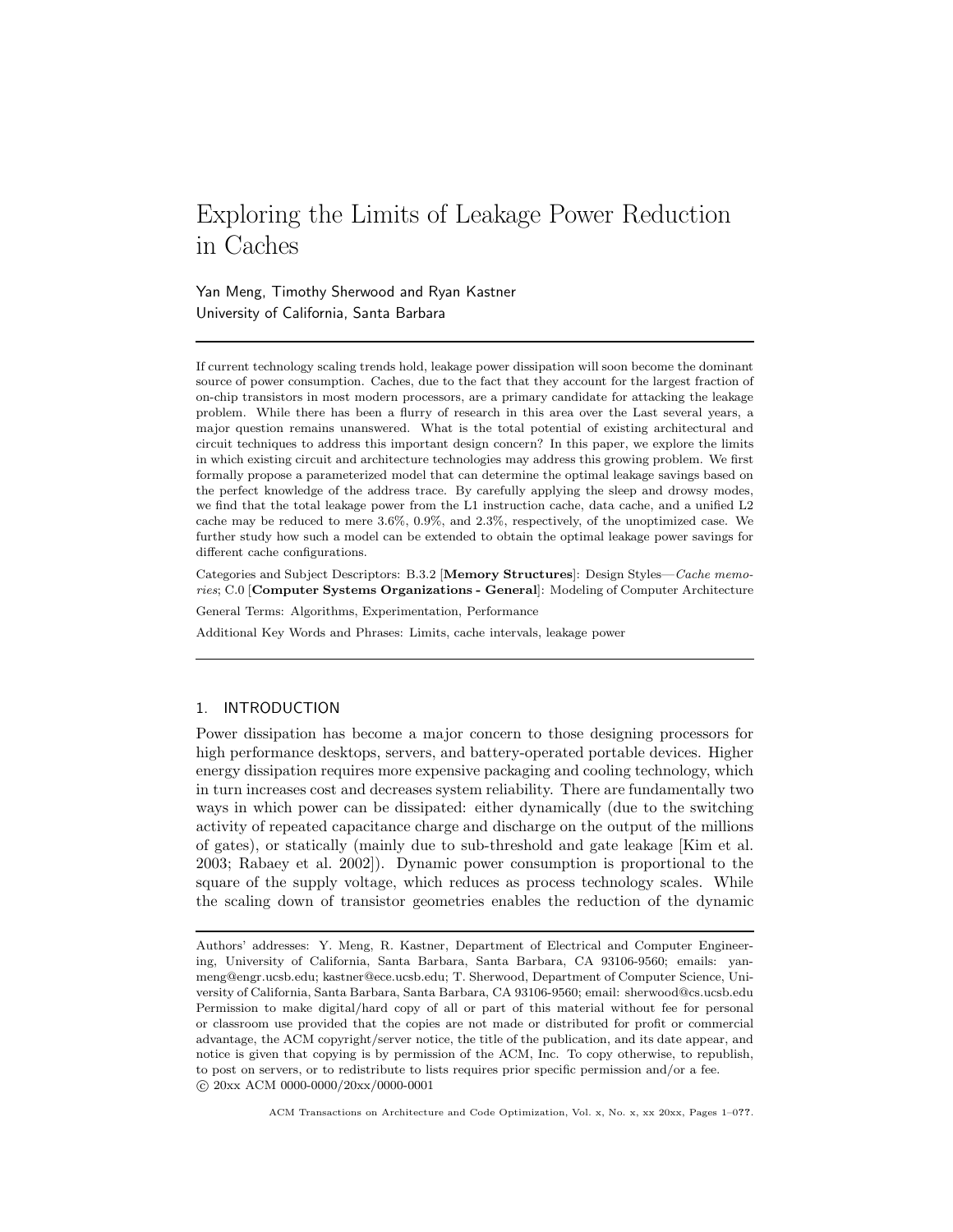

Fig. 1. Projected leakage power consumption as a fraction of the total power consumption according to the International Technology Roadmap for Semiconductors [ITRS].

power, it worsens the leakage problem greatly. If current technology scaling trends hold [ITRS], leakage will soon become the dominant source of power consumption, and as such new techniques are needed to battle this growing problem.

The problem of leakage becomes more significant as threshold voltage, channel length, and gate oxide thickness are reduced. Furthermore, the sub-threshold leakage, as a major component, stems from the need for a trade-off between dynamic power and performance. Scaling down the transistor supply voltage reduces the dynamic power dissipation. Yet, to maintain high switching speed under reduced voltages, the threshold voltage must also be scaled. As the threshold voltage drops, it is easier for current to leak through the transistor resulting in significant leakage power dissipation. The increases in device speed and chip density exacerbate the leakage problem. New technologies targeted at reducing dynamic power and increasing performance, such as low threshold voltage [Liu and Svensson 1993] and gate oxide scaling [Lee et al. 2004], further increase the relative importance of leakage power [ITRS ] (Figure 1).

Cache memories have long been used to reduce the ever-growing gap between processors and memory. Modern processors typically provide two levels of on-chip caches (e.g. separate L1 instruction and data caches and a unified L2 cache). In these processors, a large and growing fraction of the total on-chip area, and an even larger fraction of the total number of transistors, is consumed by caches. Because they account for such a significant portion of the total chip real estate, caches provide a healthy-sized target for designers to try circuit and architectural optimizations with the goal of reducing leakage power. The central idea behind most of these techniques is to exploit some form of temporal locality. By putting infrequently or unused cache lines into low leakage mode, much of the power will be reduced. By keeping frequently accessed cache lines active, total performance will not be reduced significantly.

Though there are several circuit techniques and management schemes concerning how and when to turn on or off individual cache lines, little work has been done to explore the *limit* of how well such techniques can work. What is the best we could hope to do with a given low power technology? The primary goal of this paper is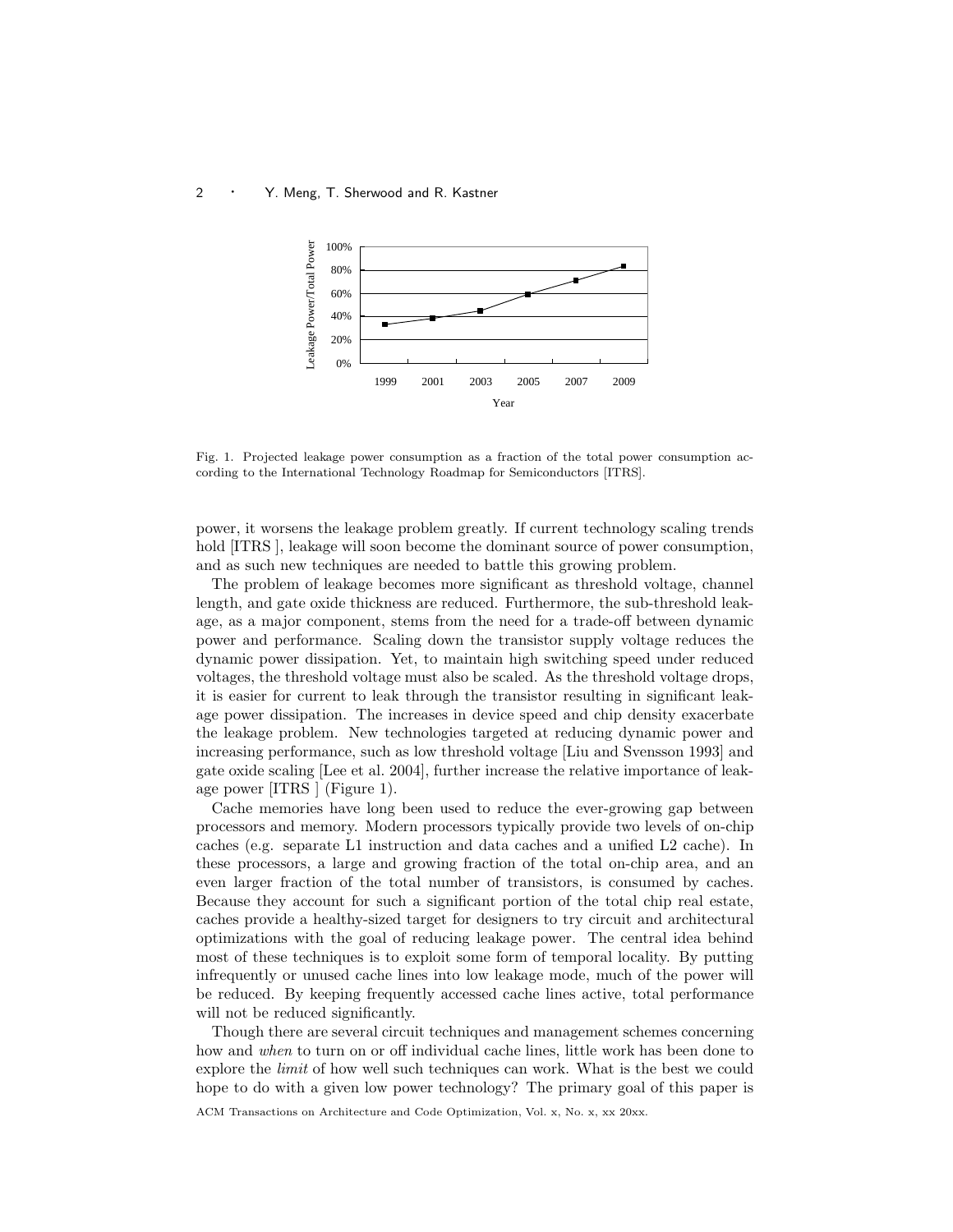to explore these limits under different architectural and design assumptions in the hope of guiding research effort on leakage power in much the way that Belady's OPT algorithm [Belady 1966] helps (and continues to help) in the study of replacement policies.

There has been much work on leakage power reduction already, and any proposed methods for calculating the limits of their effectiveness must be both general enough to capture a variety of techniques, yet specific enough to provide useful bounds. Our methods capture both state-preserving and state-destroying techniques, and additionally we show how to optimally combine two such techniques into a hybrid scheme. We show that, given perfect knowledge of the future address trace, there exists a break-even point between Drowsy and Gated- $V_{dd}$ . If the same cache line is accessed twice in an interval of time less than or equal to this break-even point then Drowsy mode should be used. If the same cache line is not used again within an amount of time greater than the break-even point then more power can be saved by turning off the cache line using Gated- $V_{dd}$ . If these timings are known, then an optimal policy can be achieved.

Clearly perfect knowledge of the future trace is not always known, but it serves several purposes. First it provides an important bound. No management method will be able to beat our power reduction scheme under the given circuit assumptions. Second, it demonstrates that there is still a great deal of potential for policy decisions (when to turn a cache line on or off) to significantly reduce leakage power. Finally, while perfect knowledge of future references cannot be known, it can often times be approximated by architecture techniques such as address prediction or prefetching [Meng et al. 2005].

In particular, we make the following contributions:

— We relate the potential savings that can be obtained from Drowsy and Gated- $V_{dd}$  techniques, under various assumptions for both the L1 instruction and data caches, and the unified L2 cache.

— We show that with oracle knowledge of future accesses, a simple optimal power management scheme can be derived from a small set of circuit parameters.

— In addition to showing the optimal leakage savings on a set of implementation parameters, we develop a parameterized model to determine the optimal leakage savings while the implementation technologies and architectures change over time.

— We show that while both Drowsy and Gated- $V_{dd}$  schemes are useful on their own, when combined, we can push the upper bounds of the leakage power savings to 96.4%, 99.1%, and 97.7% for the instruction cache, the data cache and the unified L2 cache, respectively, with the 70nm implementation technology.

— We also show that the model can be applicable to explore the limits of leakage power savings for different implementation technologies and cache configurations.

— In addition to the limits study for the L1 instruction and data caches, We study the limits for L2 caches when both sleep and drowsy modes are employed. Taking a large amount of area in modern processors, L2 caches exhibit themselves as another interesting target to battle the leakage problem. Without careful attention to power, L2 caches may overtake the chip's power budget.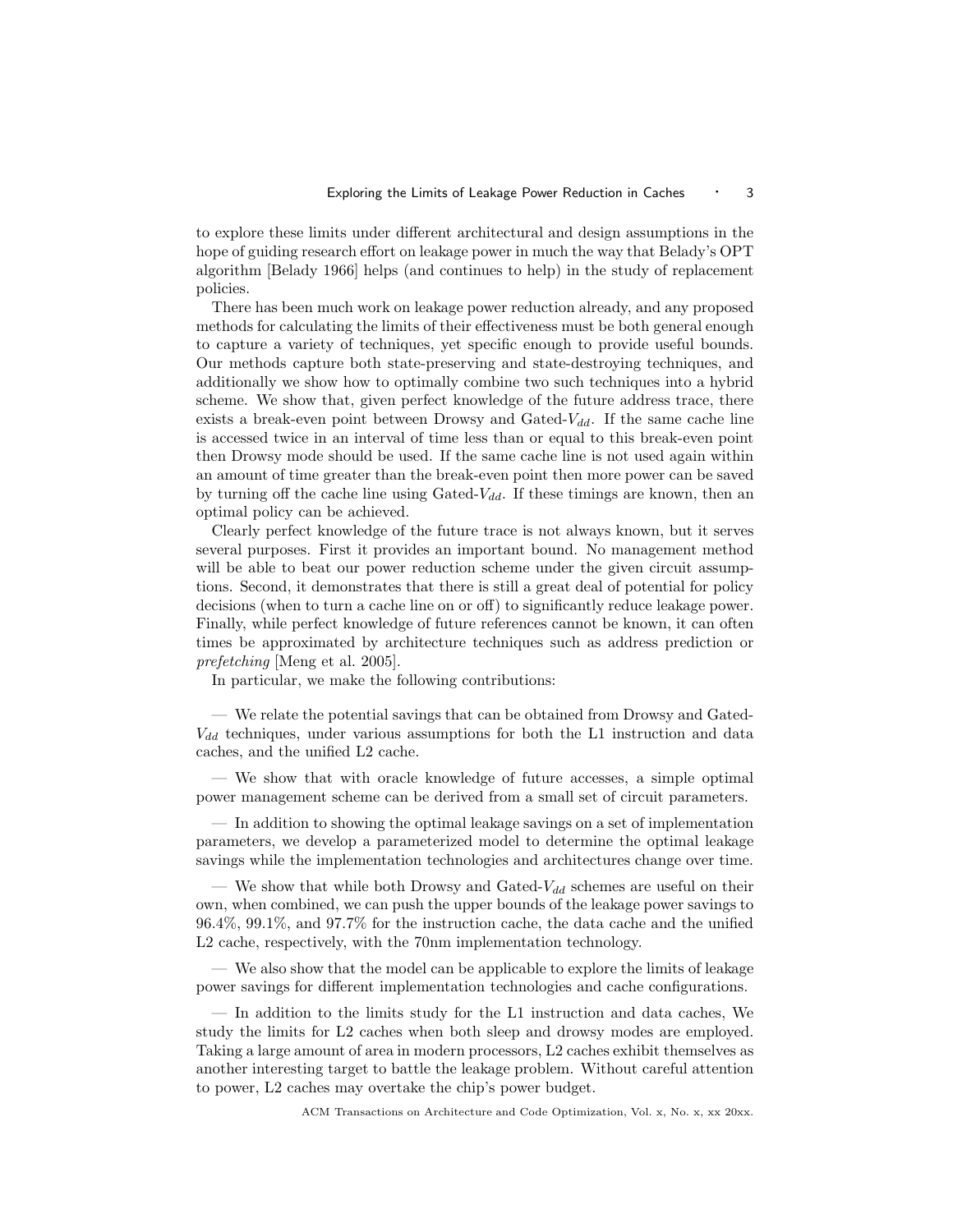— We conduct the leakage study on different cache configurations to validate our methods.

— Instead of examining the leakage reduction on only five benchmarks [Meng et al. 2005], in this study we investigate our methods across all the SPEC2000 benchmark applications.

— We also empirically study the interval distribution to show how much percentage the short dead intervals contributes to the total leakage reduction.

The rest of the paper is organized as follows. We review related work and motivate our limit study in Section 2. In Section 3, we propose our method for combining the Gated- $V_{dd}$  method and the drowsy method. We also explore the limit of leakage power saving that we can potentially achieve using our hybrid scheme. A model which parameterizes all the individual assumptions is also proposed. Section 4 describes our simulation setup and the benchmarks in our study, and shows the results of our empirical study in exploring the upper bounds. We also study the generality of the parameterized model on different cache configurations. We offer concluding remarks in Section 5.

## 2. CIRCUITS AND ARCHITECTURES OF REDUCED CACHE LEAKAGE POWER

In order to derive a useful limit for leakage power reduction in caches, we must first begin with a discussion of those related technologies so that our model will be grounded in reality. In this section we review several circuit techniques, and develop the general ideas of our approach.

Leakage power comes from transistors that are simply left on, and the easiest way to think about reducing the amount of the consumed leakage power is to "turn off" those transistors that are not needed. While this is the easiest to think about, it is by no means the easiest to implement. One such approach, Gated- $V_{dd}$  [Powell et al. 2001], attempts to solve this problem by reducing leakage through the use of a high threshold sleep transistor (between pull-down NMOS and virtual  $V_{ss}$ ) to break the connection and thus increases the L1 cache line access time. This transistor is in the read critical path which may impact performance, however we only consider the potential for energy savings in this paper. This leakage reduction technique is often called sleep mode, and this is the naming convention that we use here. While efficient in saving leakage, sleep mode does not preserve the state of the data. When a cache line is needed again after it has been put to sleep, it must be re-fetched from lower levels of the memory hierarchy. This re-fetch is essentially an extra cache miss, and this process can take many cycles depending on the memory hierarchy, architectural assumptions, etc.

A different way of saving leakage power in the caches is to make use of multiple supply voltages. When the cache line is left fully on, it will dissipate too much leakage power. If  $V_{dd}$  is fully gated, it will use very little power, but the data is lost. A compromise is to use a *lower* supply voltage when data is not needed for a while. This will reduce the leakage power without losing the data. The tradeoff is that, while data will be preserved at this low supply voltage, it cannot be accessed while in this state. Thus there is a small wakeup time associated with changing from the lower voltage up to  $V_{dd}$  (hence the name "drowsy"). If this can be implemented without adding a high- $Vth$  transistor in the read critical path as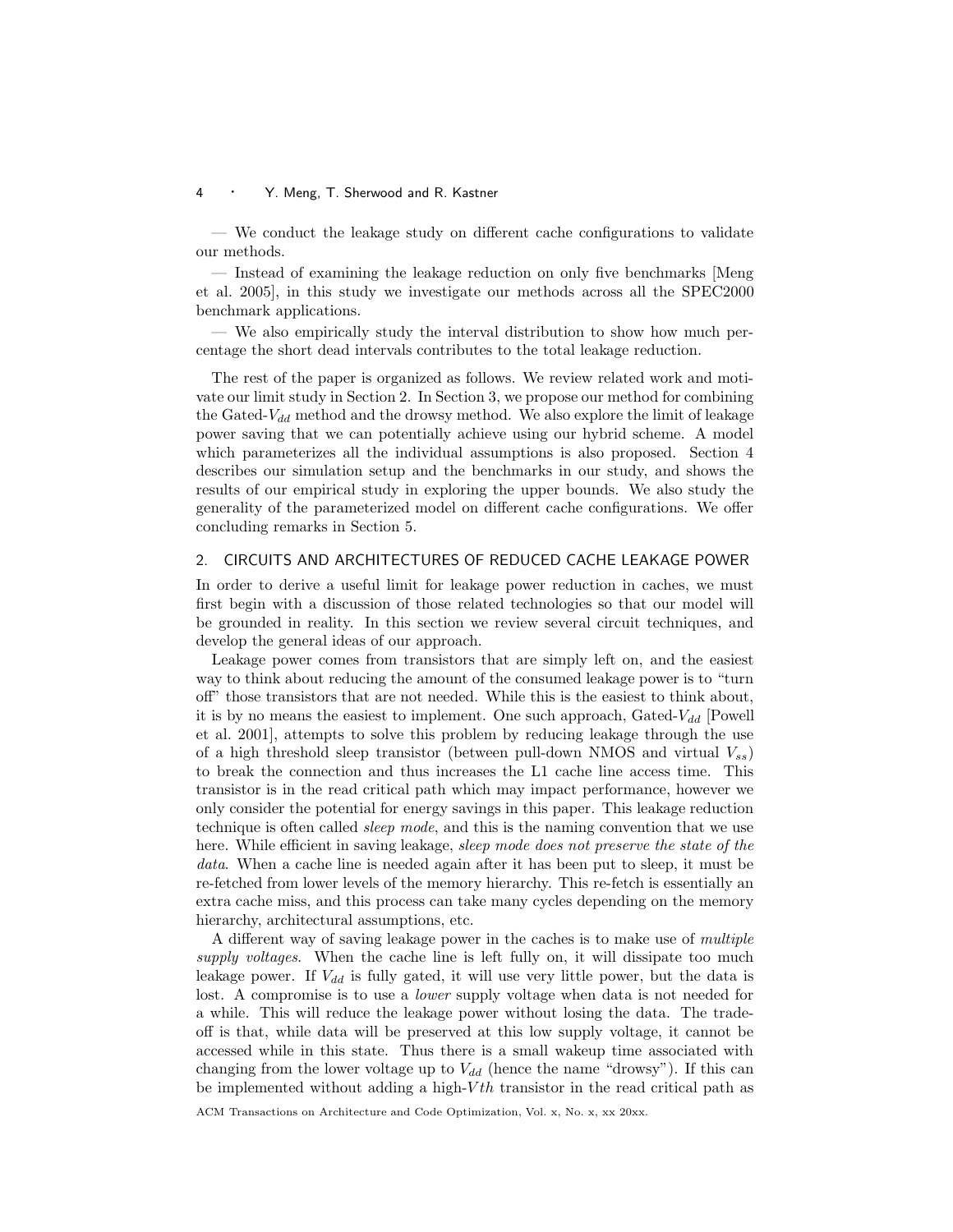the initial proposal, drowsy mode has the potential to achieve a smaller L1 cache access time than sleep mode. Drowsy mode does not fully turn off the memory, and thus does not reduce the leakage power as much as  $Gated-V_{dd}$ . For a piece of data that is not going to be accessed for a very long time, sleep mode will be better because it reduces more leakage power. For a piece of data that is accessed in a moderate amount of time, drowsy mode will be better because there is not a large re-fetch penalty. This sets up one of the fundamental questions answered in our paper — how long is long enough for each mode?

While our paper attempts to address a previously unanswered question, there is a great deal of prior work aimed at reducing leakage power in caches. Azizi et al. [Azizi et al. 2003] introduced asymmetric dual- $V_t$  SRAM cell caches(ACCs). ACCs exploit the fact that in ordinary programs most of the bits in caches are zeros for both the data and instruction streams, and provide significant leakage reduction in the zero state. DRI-cache [Powell et al. 2001] uses the Gated- $V_{dd}$ technique to dynamically adjust the size of the active portion of the cache by turning off a bank of cache lines based on the miss rates. DRG-cache [Agarwal et al. 2002] employs Gated- $V_{dd}$  to reduce leakage power by turning off the gated-Ground transistor, while data is restored when the gated-Ground transistor is turned on. DTSRAM [H.Kim and Roy 2002] uses body biasing to separately control the  $V_t$  of each cache line. To minimize the energy and delay overhead, a cache line is switched to high  $V_t$  when it is not likely to be used anymore. Kaxiras et al. [Hu et al. 2002; Kaxiras et al. 2001] proposed the cache line decay scheme to turn off the cache lines in the dead periods of their cache generations using the Gated- $V_{dd}$  technique. Instead of placing both the tag and the data into the sleep mode, AMC [Zhou et al. 2003] keeps the tag alive and tracks the miss rate with respect to the ideal miss rate. This helps to dynamically adjust the turn-off interval and control the overall performance. Velusamy et al. [Velusamy et al. 2002] used formal feedbackcontrol theory to adaptively adjust the cache decay interval and cache lines are turned off accordingly. Another approach to reducing leakage power is called drowsy cache [Flautner et al. 2002; Kim et al. 2004; 2002], which decreases the supply voltage of idle cache lines. Specifically, all cache lines are periodically placed into drowsy mode. [Kim and Mudge 2004] studied techniques for data retention with lower supply voltage. [Hu et al. 2003] employed drowsy cache to exploit program hot-spots and code sequentiality for instruction cache leakage management. Parikh et al. [Li et al. 2004] compared Gated- $V_{dd}$  and drowsy cache at different L2 latencies with HotLeakage and showed Gated- $V_{dd}$  is superior for a set of faster L2 latencies. Heo [Heo et al. 2002] reduced bitline leakage by leaving bitlines open whose cache banks are not accessed. Hanson [Hanson et al. 2001] found that for L1 caches, MTCMOS, which is a state-preserving technique that operates multiple threshold voltages, outperforms Gated- $V_{dd}$ . In [Li et al. 2003], the authors presented several architectural techniques that exploit the data duplication across the different levels of cache hierarchy. They found that the best strategy in terms of energy and energydelay product is to place the L2 subblock into a state-preserving mode as soon as its contents are moved to L1 and to reactive it only when it is accessed. Bai et al. [Bai et al. 2005] investigated the impact of  $T_{ox}$  and  $V_{th}$  on power performance tradeoffs for on-chip caches. In contrast, [Sankaranarayanan and Skadron 2004; Zhang et al.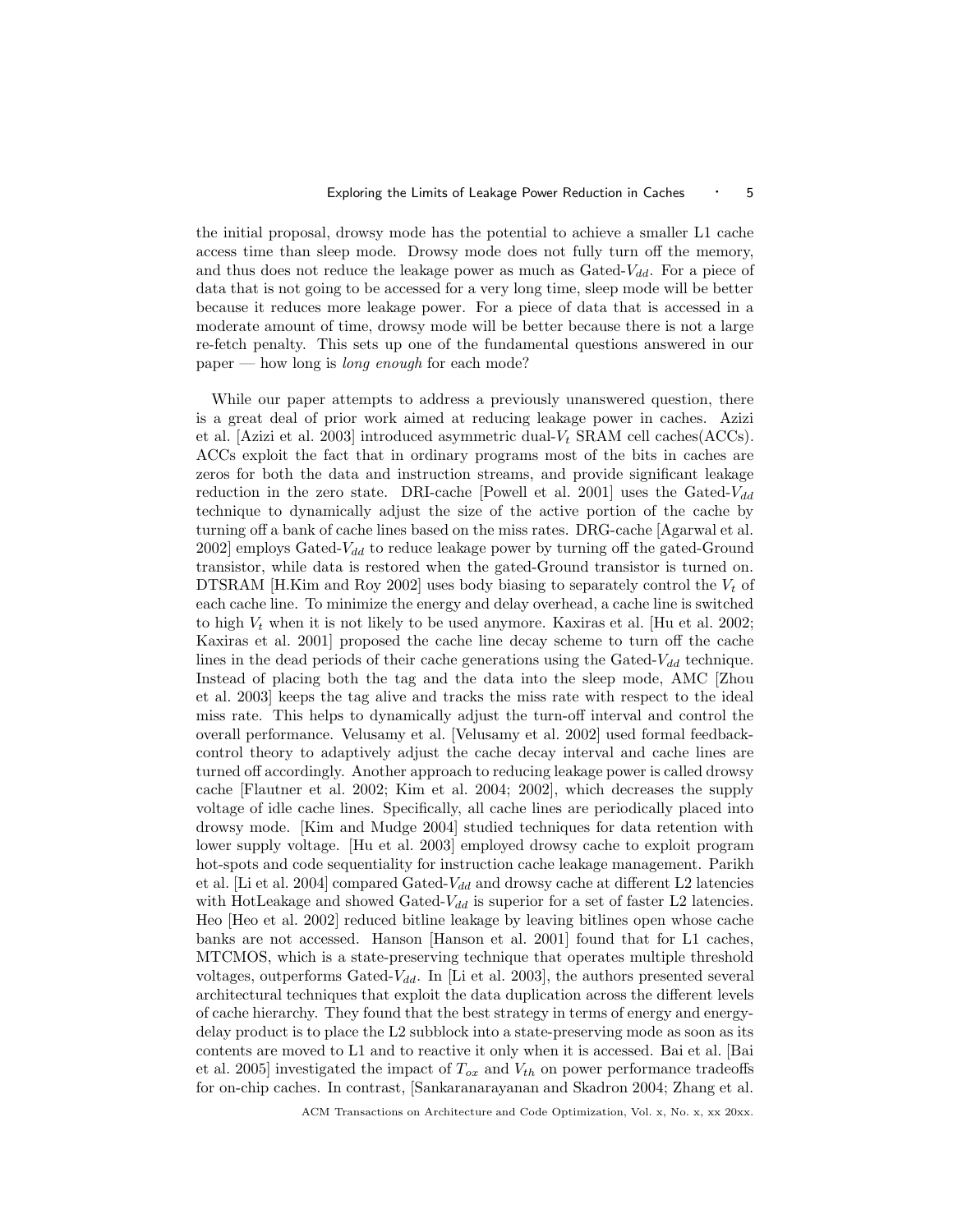2002] studied software approaches. [Sankaranarayanan and Skadron 2004] decided the decay interval through profiling and showed that the optimal decay intervals can be estimated with a reasonable degree of accuracy using profiling. [Zhang et al. 2002] studied using compiler to insert power mode instructions that control the voltage for the cache lines to control leakage energy.

All of the above approaches strive to develop a scheme for predicting when a section of the cache should be put into a low power mode. They use some heuristics based on either static analysis or run-time behavior to determine what mode each line should be in. One major open question is: what is the best that these approaches could hope to do? Clearly some of the cache lines will have to be left in a high  $V_{dd}$  mode so they can be accessed, but how many and for how long? Are these approaches the ultimate in policy leakage power reduction, or is there still room for improvement?

# 3. CALCULATING THE LIMITS OF LEAKAGE POWER REDUCTION TECHNIQUES

Now that we have reviewed the circuit and architecture techniques employed to reduce leakage power, we describe how to calculate the savings that could be achieved by an optimal approach.

# 3.1 Cache Intervals

Our analysis of the leakage power saving limit relies on the idea of breaking up the life time of each cache line into a series of intervals. An interval is the time that a cache line rests between two accesses. If an interval is very long then it would be beneficial to put that cache line in sleep mode for the duration of that interval. If an interval is very short, it should be simply left in a high- $V_{dd}$  mode. If an interval is somewhere in the middle, perhaps drowsy mode would be the best.

To illustrate the above situations, let's take a two-level loop example (Figure 2) extracted from a human resource management application. It counts the total number of people employed during a year. In the example, the interval  $(I_{add})$  of the two consecutive accesses to the same instruction add depends on the size of the inner loop. When the range of the inner loop variable j is large, the interval  $I_{add}$  is long, which indicates the cache line of add instruction should be put into sleep mode to save leakage power. And when the range is very small, the interval  $I_{add}$  is small, which means this cache line should be left in the high- $V_{dd}$  mode for fast accesses. While the range is in the middle, the drowsy mode should be applied to save leakage power without much performance cost. The idea behind our optimal scheme is to determine what the best policy would be for each interval in the program, and then to apply the appropriate leakage technique to that interval.

In an optimal approach, each interval can be thought of as atomic in the eyes of the optimal policy. With oracle knowledge of the future address traces known (as would be for an optimal approach), there should be no reason to perform any new power saving techniques in the middle of an interval. Instead, the same technique should have been applied for the entire duration of the interval as less power would be consumed with the same penalty (for either wakeup or re-fetch).

One thing to note is the notion of live intervals and dead intervals. A live interval starts when a new memory is brought into the cache frame, and ends after the last access. Between the last access to a line of memory and the time it is evicted from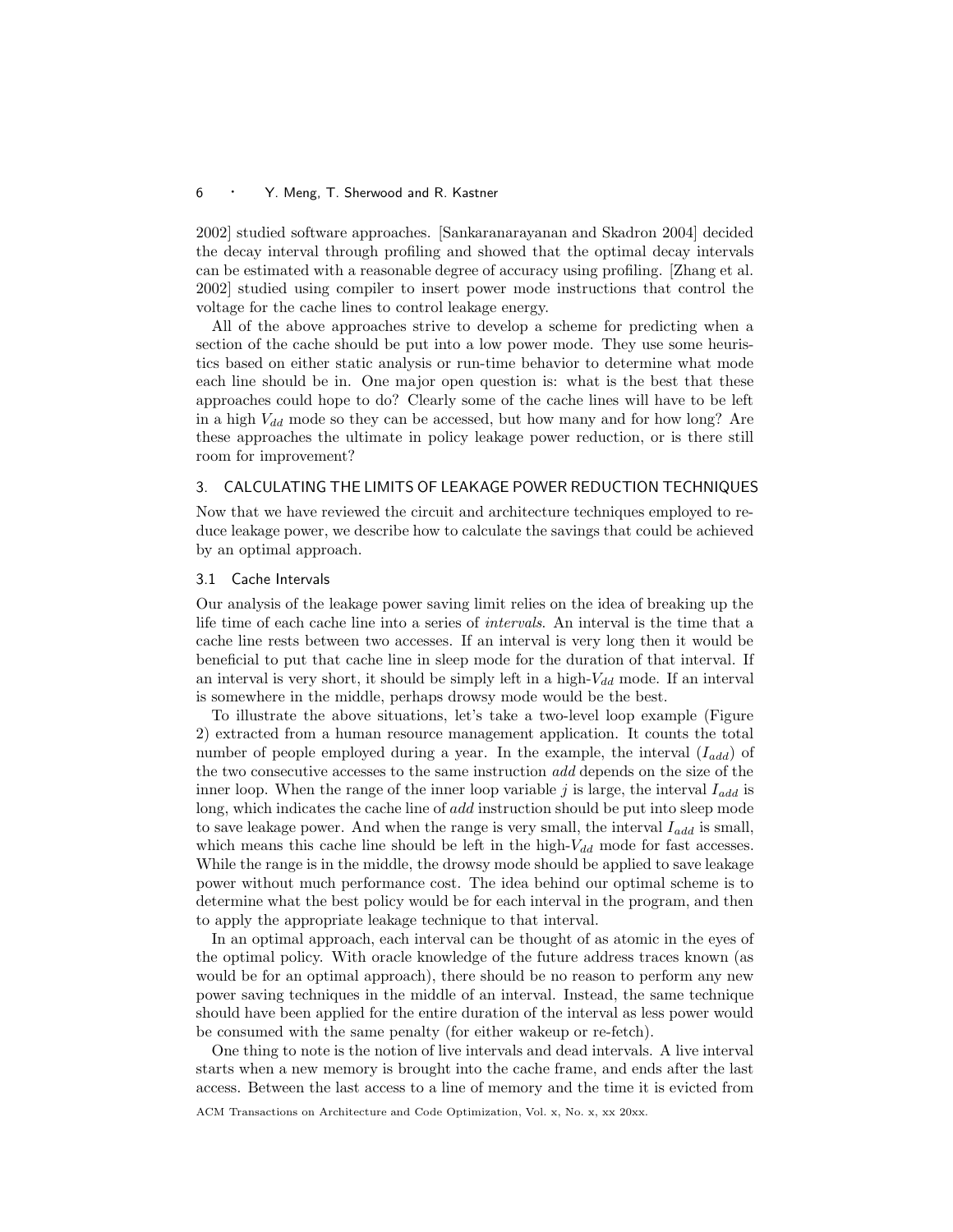```
......

int i, j, sum, total;

int low(int);

int high(int);

......

for (total = 0, i = 0; i < 12; i ++)
{

  for (sum = 0, j = low(i); j < high(i); j++)sum  == a[i];sum * = i:
  add: total += sum;
}

......
```
Fig. 2. The access interval example. The interval length of the consecutive accesses to the add instructions depends on the range of the inner loop  $|high(i) - low(i)|$ .

the cache, it is regarded as dead. Besides turning off cache lines in dead periods as the cache decay scheme does [Kaxiras et al. 2001], our method also explores the live period of a cache generation, which demonstrates great potential for leakage reduction. In fact we found that dead periods did not contribute a large amount of leakage savings in the optimal case, because any long interval would be turned off whether live or dead. The only additional savings that are achieved from considering dead intervals are from short dead intervals, of which there are very few. Figure 3 is used to demonstrate such a point. It is drawn based on our experimental setup (see Section 4.1). The x-axis shows the interval length and it is  $log_2$ -scaled. The y-axis shows the cumulative percentage of the live intervals over the sum of all live intervals and dead intervals over the sum of all dead intervals of the unified L2 cache for crafty and vortex. As it can be seen, the curves of the dead-interval-crafty and dead-interval-vortex arise when the interval lengths are large (greater than  $2^{20}$ cycles), and the short dead intervals only contribute an insignificant amount (less than 1%) for the sum of all the dead intervals, which indicates that the short dead intervals contribute little to the leakage power reduction. Thus, for the rest of this paper we ignore the effect of live and dead intervals, and instead concentrate on only the durations of the intervals.

# 3.2 The Optimal Approach

Our optimal approach works as follows. Given an interval distribution of cache accesses, which can be obtained based on a memory configuration, our optimal approach first classifies each cache access interval into one of the following three types: sleep-mode optimal, drowsy-mode optimal and active-optimal, and applies the appropriate mode on each interval to obtain the optimal leakage power saving. If the size of an interval is very small (i.e. there are multiple consecutive accesses within a short period of time), then it is best to leave the cache line in a fully active (non-power saving) mode. If the size of an interval is long, then the best policy is to completely turn off that cache line (sleep) and then re-fetch it when it is needed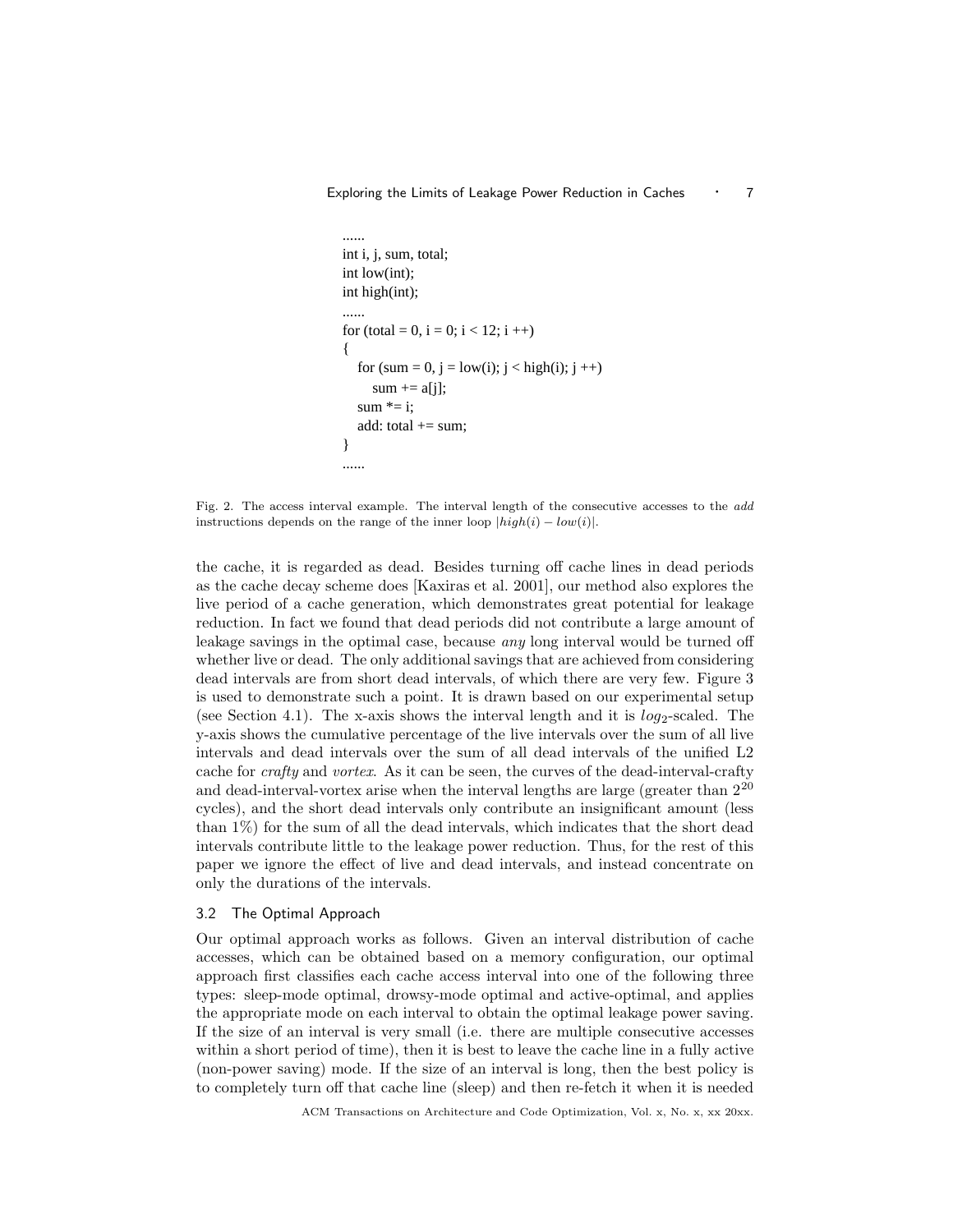

Fig. 3. Cumulative distribution of live intervals and dead intervals of the L2 cache for crafty and vortex. The total amount of short dead intervals only contribute little to the leakage power reduction, while the long intervals play a major role.

again. The final case is if the interval size is neither very long nor very short. In this case it is best to put the cache line into a drowsy state, which consumes a small amount of power, has a small wakeup cost and has the advantage of retaining the data values.

The key to dividing intervals into these categories is knowing the precise length of an interval that should be put into sleep mode, drowsy mode or left active. The interval length where the power saving mode changes is an inflection point. There are two inflection points: one between sleep and drowsy modes and the other between drowsy and active modes.

One thing to note is that our optimal approach will have no-effect on the performance of the machine. Because we assume perfect access pattern knowledge, an optimal approach can re-fetch any needed data just before it is needed and avoid any performance impact. By exploiting this fact we can separate out the power problems from the performance problems. Even though a just-in-time re-fetch or perfect prefetching will not affect the performance of the machine, it does have a power cost which we do consider in this paper. Figure 4 is used to illustrate this point. In the sleep mode, due to turning off the cache line to save leakage power, the data is not preserved. If the data is accessed again, it needs to be refetched, and this refetching process may usually take several cycles. Without just in time refetch (Figure 4(b)), the other parts of the whole system will have to stall for that amount of cycles, waiting for the data to be ready. The stall will lead to significant energy consumption as the big circle indicates. Similar things happen to the drowsy mode. But the drowsy mode preserves the data and only takes a couple of cycles [Kim et al. 2004] to wake up the cache line. So, without just-in-time refetch (Figure  $4(d)$ ), the amount of energy the drowsy mode consumes is less than that of the sleep mode during the system stalling, which is indicated by a small cycle.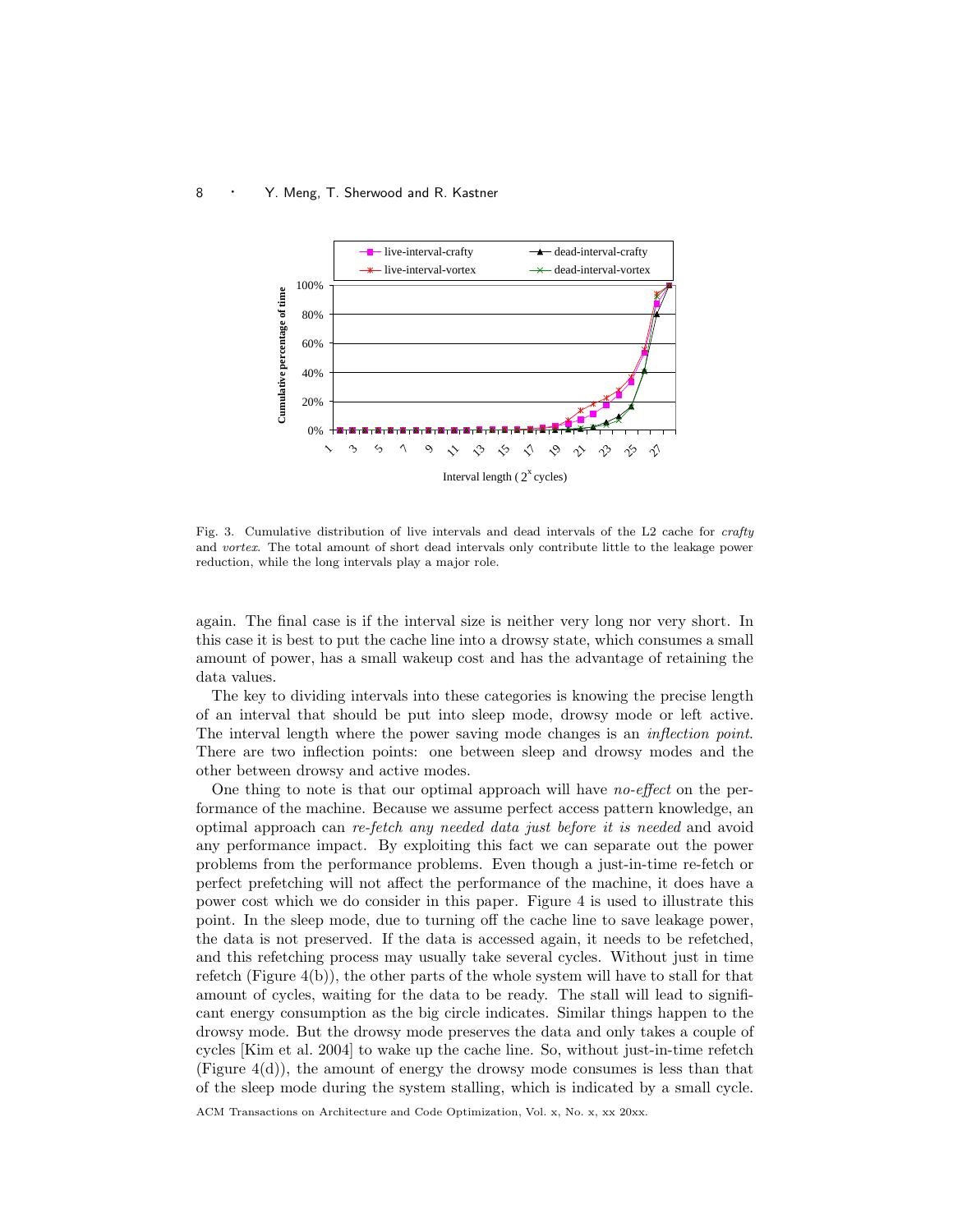

Fig. 4. Using perfect prefetching to avoid performance degradation. Assuming perfect access pattern knowledge, an optimal approach uses perfect prefetching to refetch data just before it is needed and avoids stalling the whole system to reduce energy consumption.



Fig. 5. Time-voltage diagrams of sleep-mode and drowsy-mode. In Sleep-Mode the cache line is essentially turned completely off and the power consumed drops to nearly zero. While beneficial over a long period of time, there is a more significant overhead due to re-fetch. Drowsy-Mode has a smaller overhead, but the cache line still consumes a measurable amount of power because the voltage has not been completely turned off.

By contrast, with just-in-time refetch (Figure  $4(c)$  and  $(e)$ ), The data will be ready when it is needed, avoiding stalling the rest parts of the whole system to wait for data to be ready, which consequently saves power. It is worth noting that our scheme calculates the optimal power savings for a given replacement policy, it does not change the replacement policy to further save power.

For the convenience of illustrating how our approach works in general, we will use (Figure 5(a) and (b)) to show how the inflection points are calculated. Figure 5(a)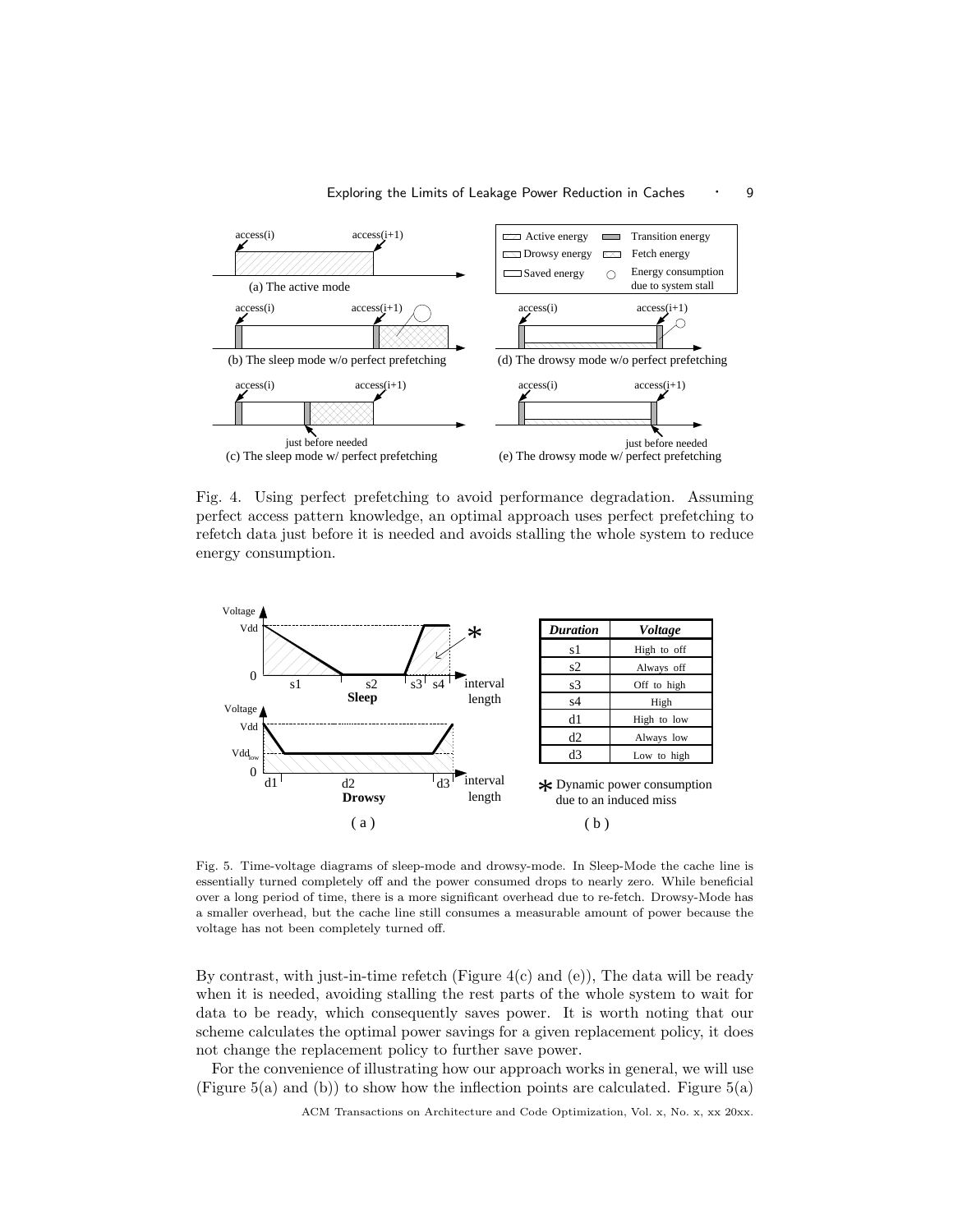shows that the sleep mode and the drowsy mode require time to reduce the voltage from high  $V_{dd}$  to off  $(s_1)$  and from high to  $V_{dd_{low}}(d_1)$ , respectively. Also, there is a similar time overhead in coming out of the mode  $(s_3 \text{ or } d_3)$ . For the sleep mode, since the latency  $D$  of fetching data from L2 cache is longer than  $s_3$ , there is another overhead ( $s_4 = D - s_3$ ) before the next access. We divided the life time of an interval into several durations to illustrate these overheads. Figure 5(b) shows the length of each duration  $s_1$ ,  $s_2$ ,  $s_3$ ,  $s_4$ ,  $d_1$ ,  $d_2$ ,  $d_3$  in an access interval of both a sleep mode and a drowsy mode. The total length of the cache access interval using the sleep technique is  $s = s_1 + s_2 + s_3 + s_4$ , and that of using the drowsy mode is  $d = d_1 + d_2 + d_3.$ 

For the sleep mode, the data has been lost due to an induced miss [Kaxiras et al. 2001] and must be re-fetched from the memory hierarchy. as such, there is a significant amount of power consumed by the dynamic activity required to fetch the data from the L2 cache, marked with "\*" in Figure 5(b). This dynamic power cost can be obtained from analytical models, such as the interconnect model based on logical effort [Amrutur and Horowitz 2001] or the CACTI [Shivakumar and Jouppi 2001] model, which has been used in this paper.

The sleep-drowsy inflection point is derived as the access interval length when the sleep and the drowsy modes consume the same amount of energy. If the interval is of a length less than the inflection point then drowsy mode would be optimal. If it is greater than the inflection point then sleep mode would be optimal. We denote the leakage power consumption of each cache line as  $P_L$ , which can be obtained from the HotLeakage tool [Zhang et al. 2003], and the cost of dynamic power due to an induced miss for the sleep mode as  $C<sub>D</sub>$ . The energy of a sleep mode interval can be calculated as Equation 1:

$$
E_S = \sum_{i=1}^{4} P_L(s_i) * s_i + C_D.
$$
 (1)

Similarly the energy consumption using the drowsy model can be calculated as Equation 2:

$$
E_D = \sum_{i=1}^{3} P_L(d_i) * d_i.
$$
 (2)

When the two modes consume the same amount of energy, we reach Equation 3:

$$
E_S = E_D. \t\t(3)
$$

Applying the data in Figure 5(b) into Equation 3, we can calculate the sleepdrowsy inflection point.

The other inflection point is between drowsy and active modes. The drowsyactive inflection point is calculated as the sum of the durations  $d_1$  and  $d_3$ , within which the voltage changes either from  $V_{dd}$  to  $V_{dd}$  or from  $V_{dd}$  to  $V_{dd}$ .

Note that the sleep-drowsy inflection point is the point at which sleep mode has the potential to save power of drowsy mode. Sleep mode does not provide benefit at small interval lengths because of the larger penalty associated with coming out of sleep mode (the power of re-fetch) as opposed to drowsy mode. The only way to save power on small interval lengths is to know exactly when the cache line will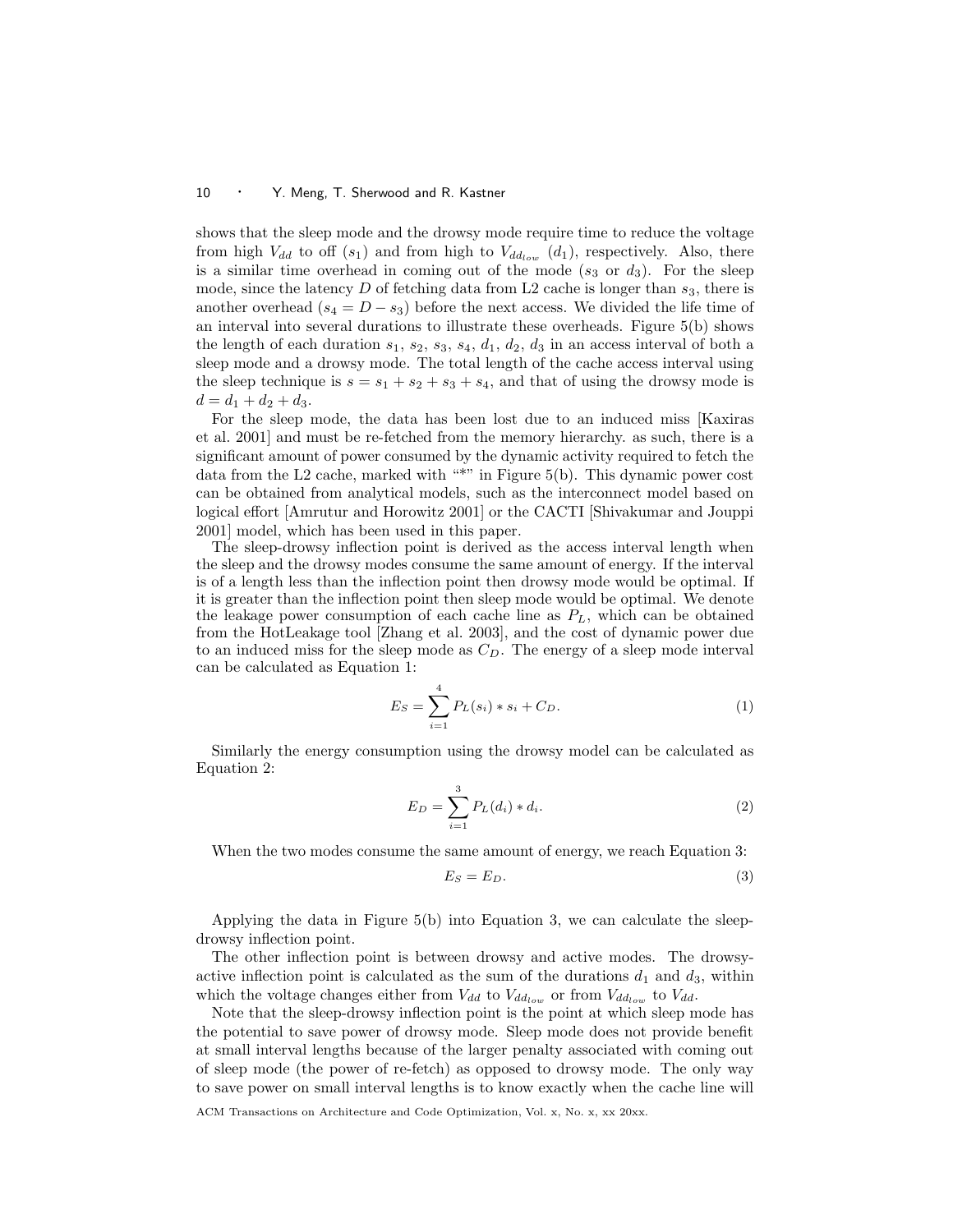be accessed again so that it can be brought out of sleep mode before the data is needed. This is how an optimal leakage management scheme would take advantage of it's perfect knowledge.

When an interval between two accesses to the same cache line is longer than the sleep-drowsy inflection point, using sleep mode has the potential to save more leakage power. When an interval is less than the sleep-drowsy inflection point but still greater than the active-drowsy inflection point, the drowsy mode saves more leakage. When its interval length is less than the active-drowsy inflection point, the cache line is always active and cannot have its leakage power reduced without causing a delay in delivering the data.

```
Input: A set of intervals I
Output: Total leakage power saving
optimal leakage(I)
   total saving := 0i := 0while (I_i \in I) do
       if (|I_i| > b) then
           total saving := total saving + sleep saving(|I_i|)
       else if (|I_i| > a) then
           total saving := total saving + drowsy saving(|I_i|)
       else
           no leakage power saving can be obtained
       i := i + 1end do
   return(total saving)
```
Fig. 6. Algorithm to compute the optimal leakage power saving given an interval distribution. Intervals are classified into one of the three categories based on the drowsy-active inflection point a and the sleep-drowsy inflection point b:  $(0, a]$ ,  $(a, b]$ , and  $(b, +\infty)$ . The *Sleep mode* is applied on intervals within the range of  $(b, +\infty)$ ; the *Drowsy mode* is applied on intervals within the range of  $(a, b]$ ; and the cache lines are left on for intervals within the range of  $(0, a]$ .

Figure 6 details our optimal leakage power saving approach. By classifying cache intervals into the three types and applying to them the appropriate leakage saving mode, the maximal leakage power saving can be obtained as the accumulation of the leakage saving over all access intervals, which provides us an upper bound for optimal leakage power savings. It can be proved that based on the perfect knowledge of the lengths of all intervals, the optimal leakage power saving can be achieved by applying the proper operating mode on each interval.

# 3.3 Theorem of the Optimal Policy for Leakage Power Saving

In this section, after defining the relevant terms in our study, we provide the theorem of the optimal policy for leakage power saving.

Definition 3.3.1. We define  $I = \{I_i\}$  as a set of intervals, and the length of interval  $I_i$  as  $|I_i|$  (  $|I_i| \in (0, +\infty)$  ).

Definition 3.3.2. For each interval  $I_i \in I$ , we define three possible operating modes  $T_i \in \mathbf{T}$ , where  $\mathbf{T} = \{T_1 = active, T_2 = drops, T_3 = sleep\}$ , and the leakage energy saving of the interval  $I_i$  working in the mode of  $T_j$  is defined as  $E(I_i, T_j)$ .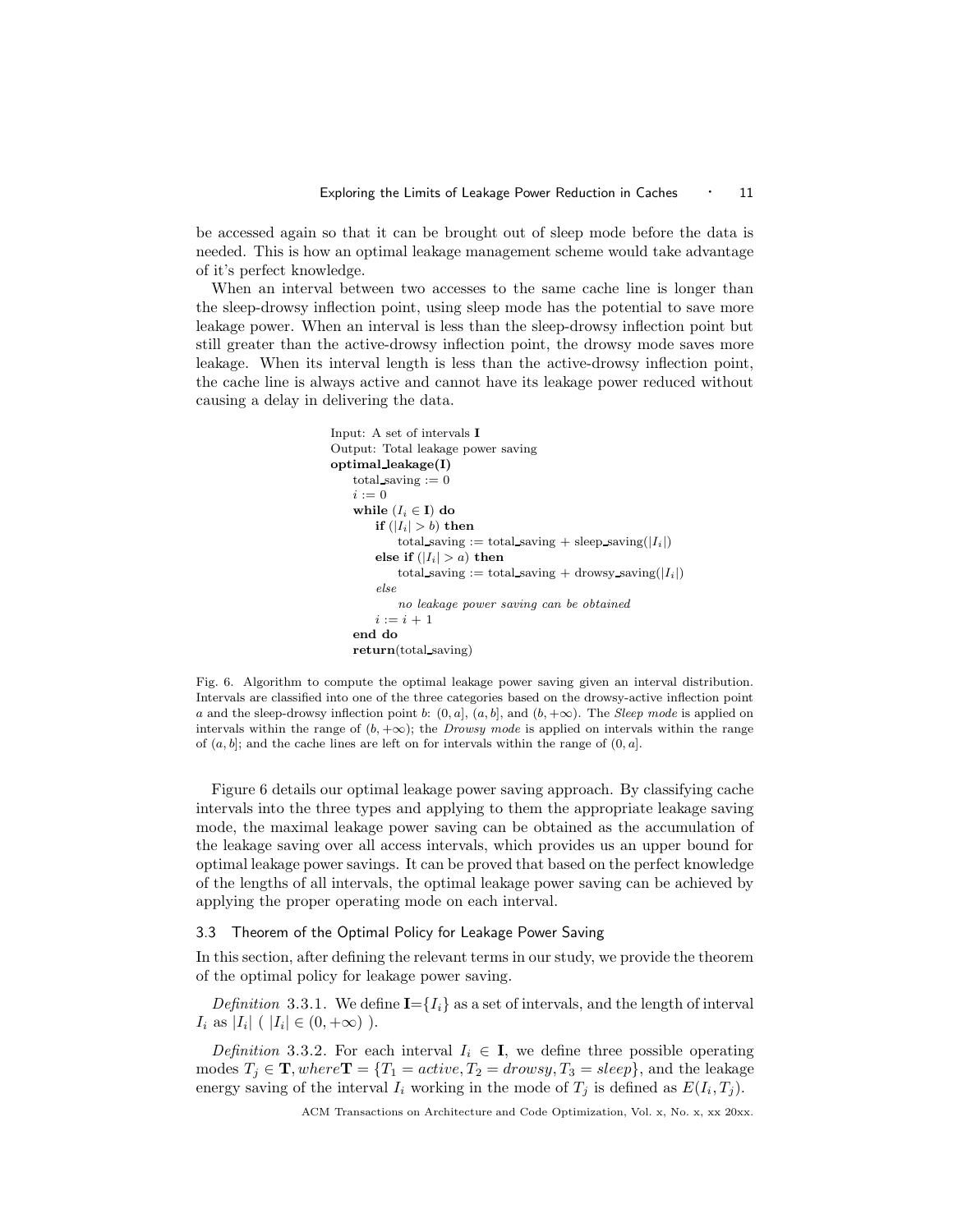Definition 3.3.3. We define two inflection points, the active-drowsy inflection point  $a$  and the sleep-drowsy inflection point  $b$ . The active-drowsy inflection point  $a$ is defined as the sum of the durations within which the supply voltage changes either from high to low or from low to high, i.e.  $a = d_1 + d_3$ . The sleep-drowsy inflection point  $b$  is defined as the access interval length when the sleep and the drowsy modes consume the same amount of energy, i.e.  $b = s_1 + s_2 + s_3 + s_4 = d_1 + d_2 + d_3$ , where  $s_i \geq 0, d_j \geq 0$   $(i = 1, 2, 3, 4; j = 1, 2, 3).$ 

Lemma 3.3.4. The active-drowsy inflection point a is less than the sleep-drowsy inflection point b.

Proof. Because loads have physical capacities, the discharging process takes less amount of time for the voltage dropping from high to low than from high to off, i.e.  $d_1 < s_1$ . Similarly, the charging process takes less time for increasing the voltage from low to high than from off to high, i.e.  $d_3 < s_3$ . Since there is no overlapping time between  $s_i$  and  $s_k$   $(i \neq k, i, k = 1, 2, 3, 4)$  and  $s_i \geq 0$   $(i = 1, 2, 3, 4)$ , we can conclude that the sum of the durations  $a = d_1 + d_3 < s_1 + s_3$ , and the sleep-drowsy inflection point  $b = s_1 + s_2 + s_3 + s_4$  is greater than  $s_1 + s_3$ . So, a is less than b. Our study based on the 70nm technology process also justifies that a (6 cycles) is less than b (1057 cycles) from the experimental perspective.  $\Box$ 

Theorem 3.3.5. Under the context of the independent model, where access intervals of a cache block are independent from each other, we assume that for each interval  $I_i \in \mathbf{I}$ , one and only one of the three operating modes  $T_i \in \mathbf{T}$  can be applied for reducing leakage energy consumption based on the following policy:

- (1) When the interval length  $|I_i| \in (0, a]$ , the active operating mode or non-power saving mode is applied.
- (2) When the interval length  $|I_i| \in (a, b]$ , the drowsy mode is applied.
- (3) When the interval length  $|I_i| \in (b, +\infty)$ , the sleep mode is applied.

Then the maximal leakage saving can be obtained as the combination of the power saving over all intervals  $I_i \in \mathbf{I}$ , which gives an upper bound for optimal leakage power saving.

PROOF. We prove the theorem by contradiction. We divide the whole range of the interval length  $(0, +\infty)$  into three independent portions based on the activedrowsy inflection point a and the sleep-drowsy inflection point b, i.e.  $(0, a] \cup (a, b] \cup$  $(b, +\infty)$  (see Lemma 1 that  $a < b$ ). Suppose the energy saving M based on the above assumptions is not maximal, then there must be another energy saving  $M'$ that is greater than  $M$ , which indicates that there is at least one interval  $I_i$  whose operating mode  $T'_j$  is different from  $T_j$ .

Figure 7 shows the function of interval vs. energy consumption. In the figure, we can have the following derivations:

- (1) The function is continuous and monotonically increasing.
- (2) The slopes  $P_1$ ,  $P_2$  and  $P_3$  indicate the power consumptions within the interval ranges of  $(0, a]$ ,  $(a, b]$  and  $(b, +\infty)$  respectively.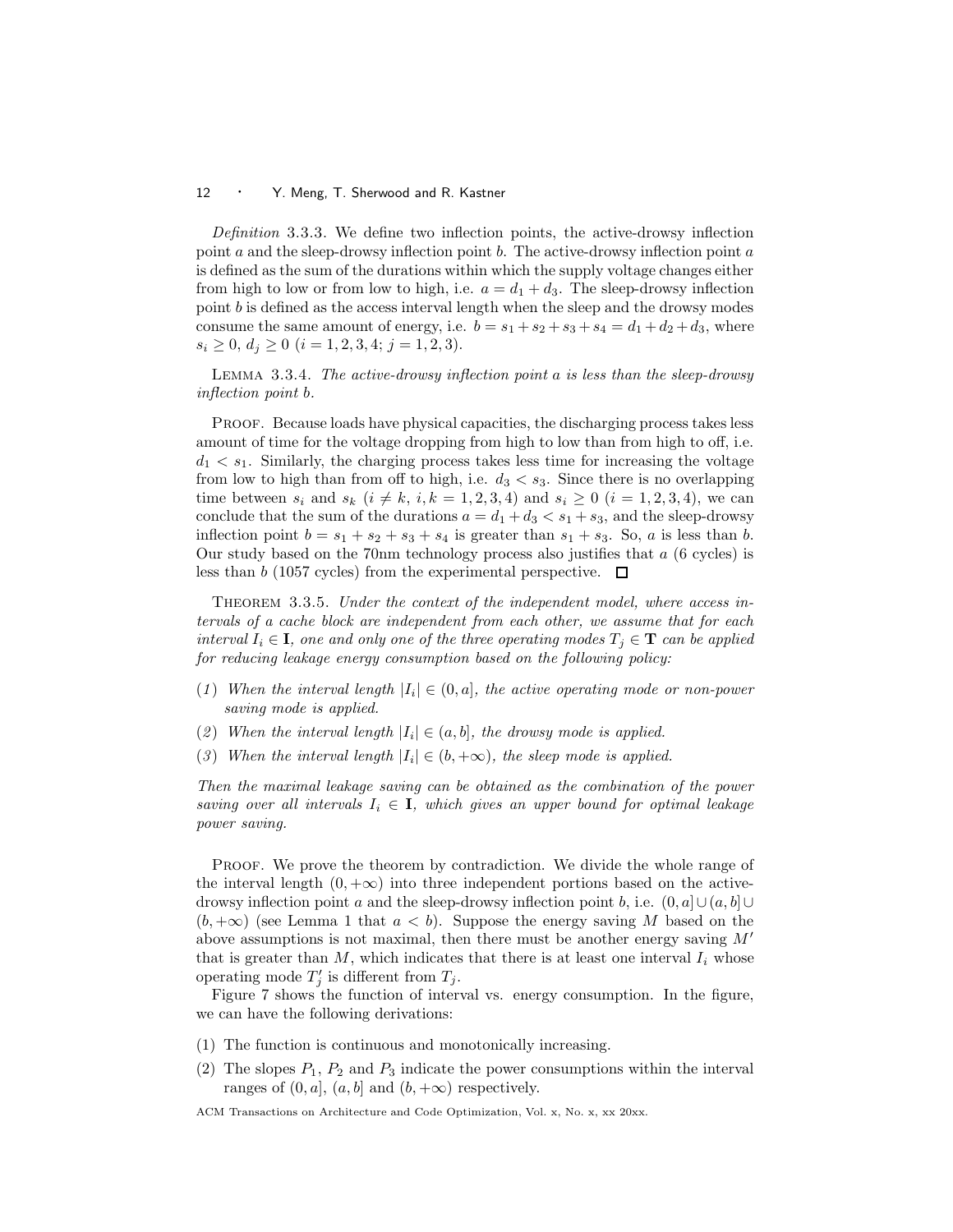

Fig. 7. Energy consumption for each of the three operating modes and the lower envelope  $E(I_i, T_j)$ function for minimal energy consumption.



Fig. 8. The optimal leakage power saving model. The circles indicates states and edges represent transitions between states.

(3) For intervals in the range of  $(0, a]$ , the minimal energy consumption can be achieved through the active mode  $T_1$ . For intervals in the range of  $(a, b]$ , the minimal energy consumption can be achieved through the drowsy mode  $T_2$ . For intervals in the range of  $(b, +\infty)$ , the minimal energy consumption can be achieved through the sleep mode  $T_3$ .

For a set of independent intervals, if at least one interval  $I_i$  was applied with  $T'_j$ , not the corresponding mode  $T_j$ , then  $E(I_i, T'_j)$  is greater than  $E(I_i, T_j)$  (above the shadow area in Figure 7), giving the contradiction. Therefore, the maximal leakage power saving can be obtained by the proposed policy.

# 3.4 The Generalized Model for Optimal Leakage Power Savings

After illustrating our optimal leakage power saving approach, we evolve our approach to a complete model that can capture the optimal leakage savings as configurations and technologies change.

As Figure 8 depicts, the model has three states, which are indicated by the circles, representing the three operating modes: Active, Drowsy, and Sleep. It also models the transitions between states, demonstrated by the edges (self edges means that the state remains the same in the next cycle). Each state is associated with its static power consumption  $(P)$ , and the weights  $(E_{AD}, E_{AD}, E_{AD}, E_{AD})$  on the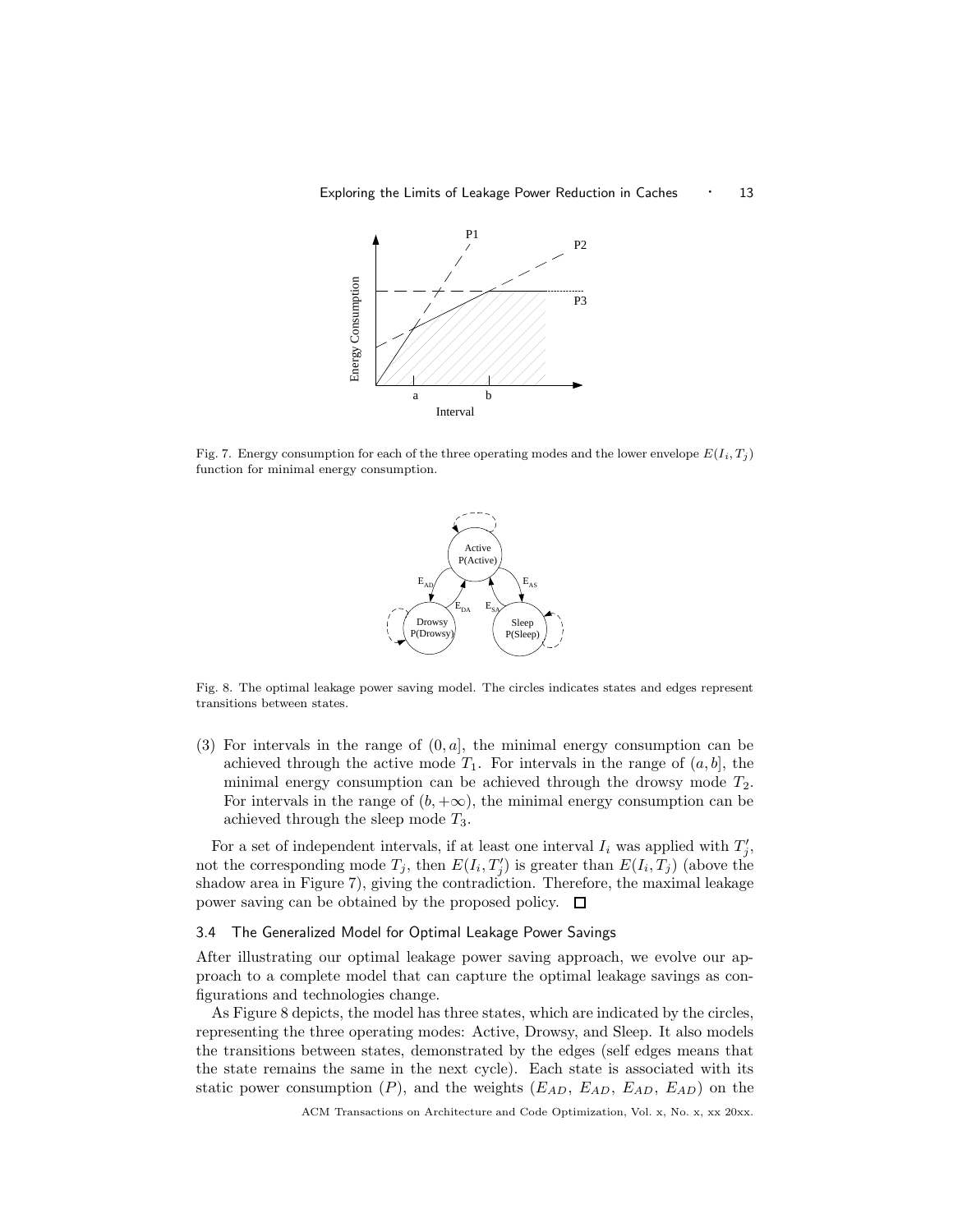edges are the transition energy consumptions. For example,  $E_{AD}$  is the energy consumption when transiting from the state Active to the state Drowsy.

In the model, all the individual assumptions namely the durations, energy costs of transitions between modes, the leakage power consumption of each mode, and the intervals, are parameterized and used as inputs to the model. And the outputs of the model are the optimal leakage saving percentages of using the optimal sleep, optimal drowsy, and the optimal combining methods.

The model has been designed to explore the optimal leakage savings with parameterized architectural and design considerations, i.e. if the architectural configuration changes(for example, cache configurations), the model can adapt to the input change, and if a new low power mode is employed, the model can be easily extended by adding a new state.

The model for optimal leakage power savings serves two major functions. First, instead of being an abstract model, it is coded in C language and is publicly available for cache leakage studies<sup>1</sup>. To use the tool, designers only need to feed the following inputs into the C program, such as the transition energies obtained from CACTI [Shivakumar and Jouppi 2001], the leakage power consumption from HotLeakage [Zhang et al. 2003], the interval distribution from SimpleScalar [Desikan et al. 2001], and the duration parameters  $\{s_1, s_2, s_3, s_4\}$ . The tool will then find out an optimal mode transition sequence that can achieve the maximal leakage power savings and output the optimal leakage saving percentages of using the optimal sleep, the optimal drowsy, and the optimal combining methods. Second and the most important is that this model was designed to explore the optimal leakage savings under different architectural and design assumptions with the hope of guiding research effort on leakage power study.

Concurrent to our work, similar approaches are being developed to guide policy decisions in the domain of Computer Aided Design [Liu and Chou 2004]. In [Liu and Chou 2004], the optimal energy mode transition sequence for generic devices is calculated under a fixed delay constraint. Because of the complex timing involved in a modern superscalar microprocessor, a simple timing model will not accurately reflect the impact changing cache parameters. In our study on cache leakage we have factored out any performance impact through perfect prefetching, which acts as a guiding bound for those developing leakage reduction schemes. We have built our model around the state of the art in leakage reduction techniques and show how the most common techniques considered today can be mapped onto this simple framework quickly and precisely. In addition, we have given a formal proof of optimality, which has not been offered in their work.

## 4. EMPIRICAL STUDY

In Section 3, we discussed the limits of leakage power reduction techniques and how they are calculated. In this section we show limit results gathered from actual benchmarks with parameters extracted from modern processors and prior work. Our objective is to evaluate the limits on some leakage power saving techniques as applied to both the L1 instruction and data caches, and the L2 cache. We show upper bounds on the possible savings using Sleep mode, Drowsy mode, or a

<sup>1</sup>http://express.ece.ucsb.edu/software/leakage.html

ACM Transactions on Architecture and Code Optimization, Vol. x, No. x, xx 20xx.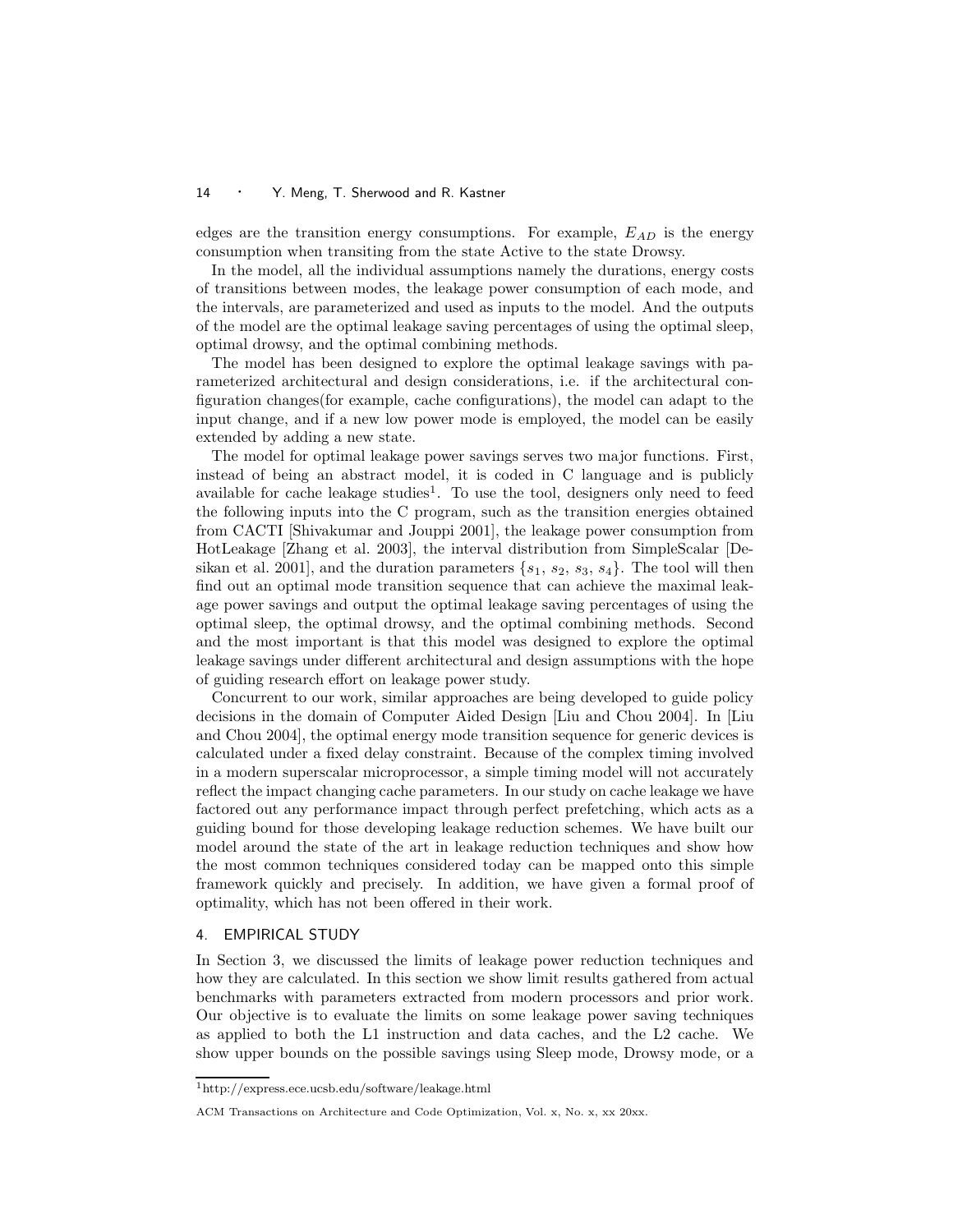potential hybrid of the two. We also evaluate the generality of the parameterized model in deriving the limits of leakage power savings from the perspectives of different implementation technologies and different cache configurations.

#### 4.1 Methodology

To test the amount of power that can be saved by using an improved leakage reduction technique, we employed detailed cycle-level simulation. The simulator we use is a version of SimpleScalar closely resembling Compaq Alpha 21264 [Kessler 1999]. The execution core is a 4-wide superscalar pipeline, and the memory hierarchy includes a 64KB, 2-way set associative L1 instruction cache with a single-cycle hit latency, a  $64KB$ , 2-way set associative L1 data cache with a 3-cycle hit latency, and a unified 2MB direct-mapped L2 cache with a 7-cycle hit latency. The main memory system consists of 16 32MB DDR2 SDRAM chips [electronics 2002], for a total main memory capacity of 512MB, with its access time 40ns, and access power 300mW. Because leakage is exponentially dependent on temperature, we use 85◦C in our experiments. LRU is employed as the replacement policy throughout the memory hierarchy. To calculate inflection points, we assumed a 500MHz processor clock.

In order to capture the most important program behaviors while at the same time reducing simulation time to reasonable levels, we used the simulation points that were described and verified in SimPoint [Sherwood et al. 2002]. The benchmark suite for this study consists of all the SPEC2000 benchmarks compiled for the Alpha AXP ISA. Because modern processors typically have two levels of on-chip caches (e.g. separate L1 instruction and data caches and a unified L2 cache), in the rest of our empirical study, we will first explore the limits of the leakage power savings for the L1 instruction and data caches. We will then conduct the limits study for the L2 caches.

## 4.2 Limits Study for the L1 Instruction and Data Caches

In this section, we explain how the optimal approach works from the experimental aspect in exploring limits of leakage power savings for the modern L1 caches by the ways of how we calculate the inflection points, and how we optimally combine the sleep and drowsy modes.

4.2.1 Calculating Inflection Points. Inflection points are the keys to choosing the best power saving mode of a given interval distribution. An intervals with its length greater than the sleep-drowsy inflection point is put into the sleep mode, and an interval with its length less than the active-drowsy inflection point is left in the active mode. For an interval with its length between the two inflection points, it is put into drowsy mode to save power and has little performance impact.

| Technology          | 70 <sub>nm</sub> | 100nm | 130nm | 180nm  |
|---------------------|------------------|-------|-------|--------|
| Active-Drowsy point |                  |       |       |        |
| Drowsy-Sleep point  | 1057             | 5088  | 10328 | 103084 |

Table I. Active-drowsy and drowsy-sleep inflection points depicted in cycles for different technologies.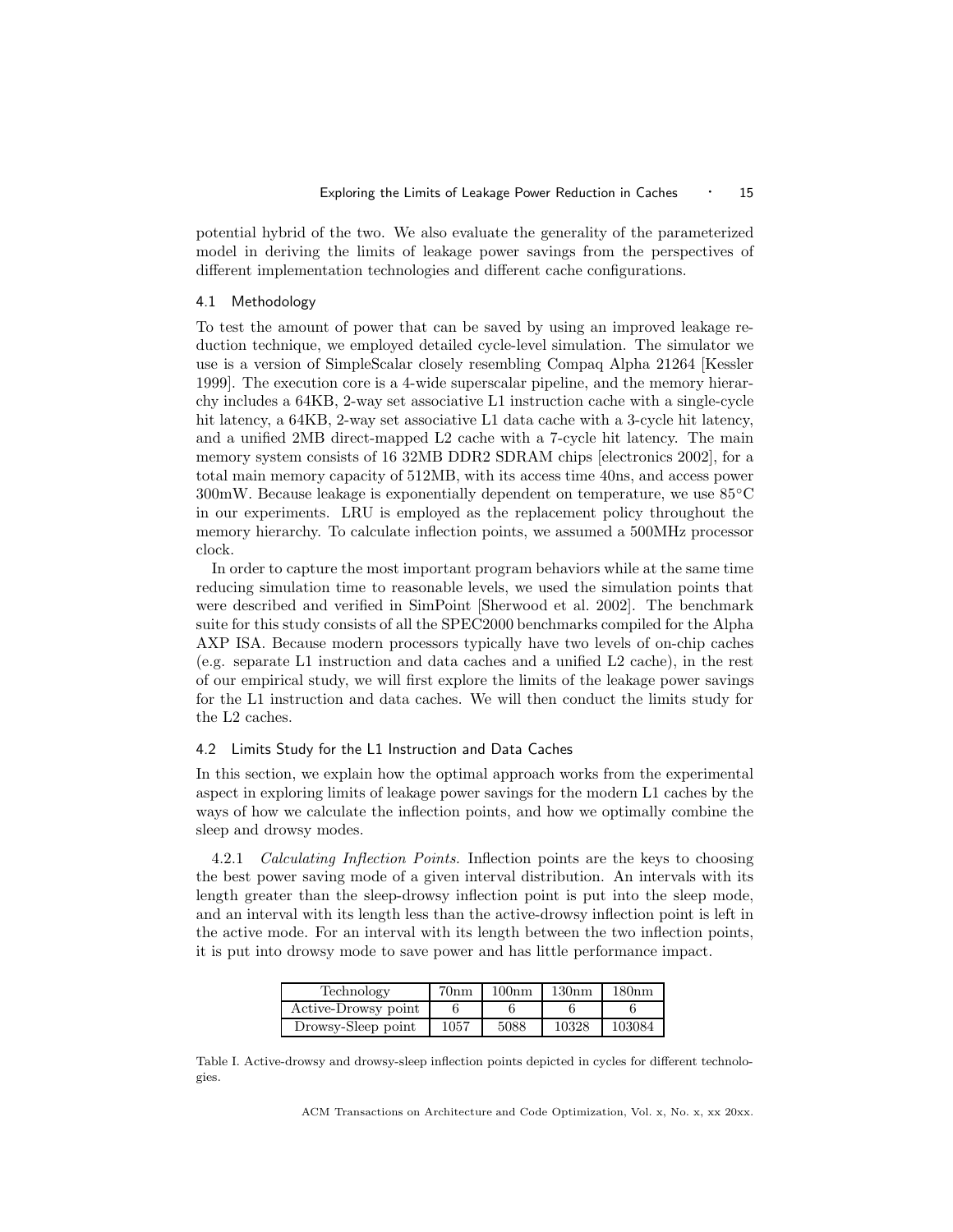To calculate inflection points with respect to different technologies, we used the durations  $s_1=30$ ,  $s_3=d_1=d_3=3$  and  $s_4=4$  cycles [Li et al. 2004] ( $s_2$  and  $d_2$  are dependent on an interval length). When we applied the parameters into Equation 1, 2 and 3, we obtained the inflection points for the L1 instruction and data caches shown in Table I. The table shows that the value of the sleep-drowsy point decreases while the technology scales down from 180nm to 70nm (These are the only currently available technologies provided by the Hotleakage [Zhang et al. 2003] tool. If in the future Hotleakage is extended to incorporate more technologies, our approach can still be applied to obtain their inflection points). This is due to the fact that the leakage power consumption per cache line increases while the dynamic energy consumption caused by an induced miss decreases with technology scaling down (see Equation 3).

Since 70nm is the most advanced technology that will be reached in a few years according to ITRS [ITRS ], we employed it and its corresponding sleep-drowsy inflection point (1057 cycles) in the rest of our study on the L1 caches.

4.2.2 Combining Sleep and Drowsy Modes. With the inflection points calculated, the first question to be answered is how well a hybrid of sleep and drowsy modes can perform versus sleep mode. If, in the optimal case for sleep mode, we can perfectly predict the distances between access to cache lines then we can potentially make use of sleep mode even if the cache line is accessed every 1057 cycles. In this case, there will be little benefit from using drowsy mode for those cache lines that are accessed more frequently than every 1057 cycles. However, if the threshold was different, if the inflection point between drowsy and sleep modes changed dramatically, there would be a point at which using both drowsy mode (for occasionally accessed line) and sleep mode (for rarely accessed lines) would become beneficial. The purpose of Figure 9 is to demonstrate this point. In our experiments, when a sleep mode is applied, the dynamic power consumption due to an induced miss was removed from the total leakage power savings.

The results in Figure  $9(a)$  are derived based on the average leakage power savings for both instruction and data caches across all the given benchmarks. Through this figure, we examine the potential effectiveness of a pure sleep mode versus a hybrid sleep/drowsy method where we change the minimum interval length that can be put into sleep mode from 1057 to 10000. These results indicate that a hybrid method (Sleep+Drowsy) can work consistently better than the sleep or the drowsy method alone, especially if one is very conservative about which lines are put to sleep. However, as the minimum sleep length approaches the sleep-drowsy inflection point (decreases), the usefulness of applying the drowsy method in addition to the sleep mode decreases. Under such conditions, the sleep mode removes most of the leakage power and thus there is not much more for drowsy to save. While clearly an implementable scheme will not have the luxury of perfect future knowledge, for those that we do have knowledge for, sleep mode should be applied very aggressively.

Moreover, the figure depicts that the gap between the hybrid method and the sleep mode for the data cache is much smaller than that for the instruction cache. The reason is that the same cache block in the data cache tends to be less frequently accessed than in the instruction cache, and the interval-lengths between consecutive accesses are much longer. Hence, the sleep mode plays a much more important role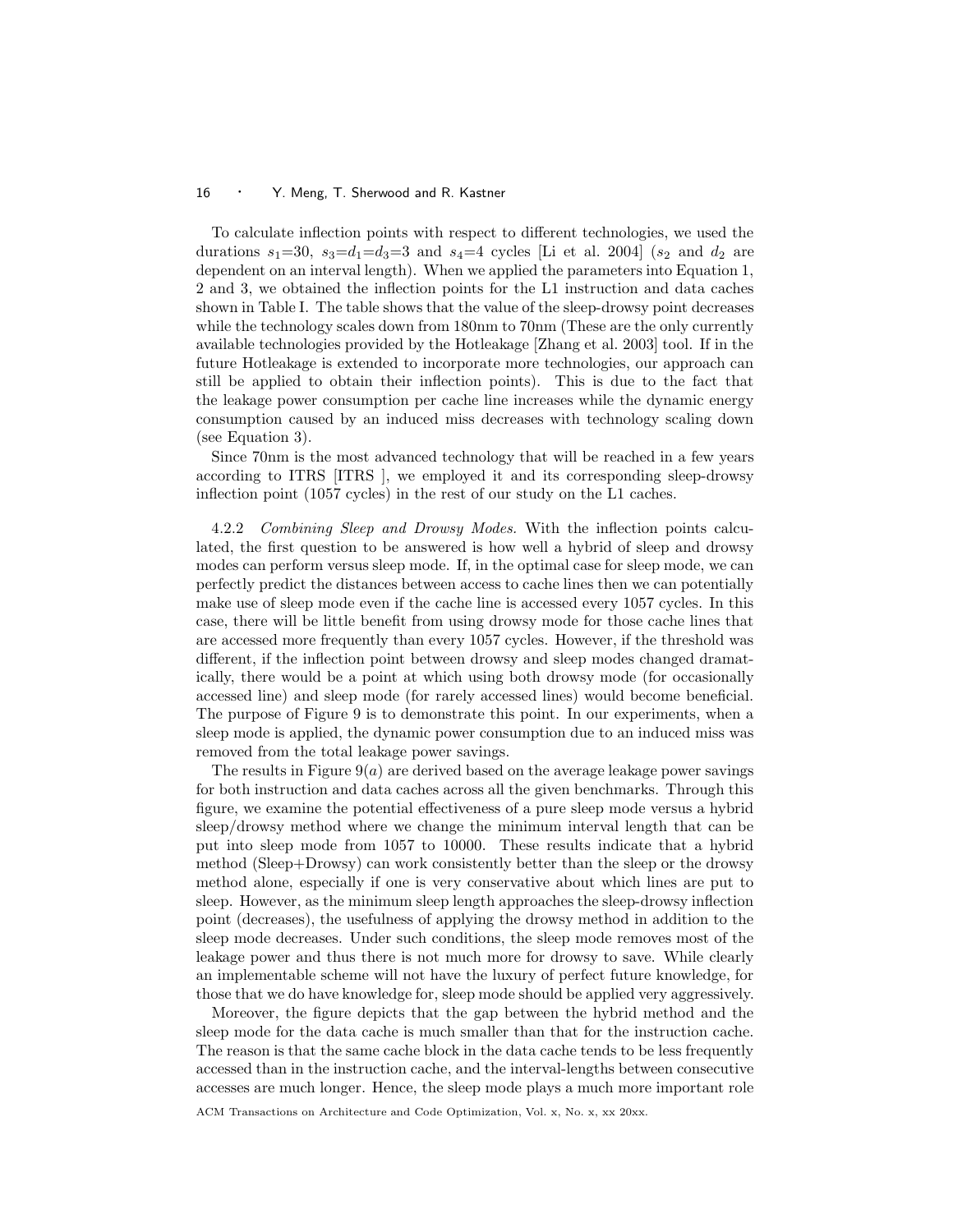

(b) Unified L2 Cache

Fig. 9. Comparison of the hybrid method vs. the sleep-mode method for different sleep interval-lengths. The usefulness of applying the drowsy method to save leakage power decreases as the sleep length approaches the sleep-drowsy inflection point. For leakage power saving, the sleep mode plays a more important role in the L2 cache and the data cache than in the instruction cache. The L2 cache has larger sleep intervals than the data cache.

in the data cache for the leakage power saving than in the instruction cache.

Finally, this figure also confirms that the small variances of the sleep-drowsy inflection point will not change our findings significantly.

4.2.3 Exploring the Upper Bound. With the assumption of perfect-prefetching, the upper bound of the leakage power saving was derived in Section 3 based on the two inflection points. We now explore the leakage-power-saving limits of the following methods assuming perfect knowledge of the future address trace:

— OPT-Drowsy: An optimal drowsy cache that has no performance penalty for waking up data (although there is a power penalty as discussed in Section 3).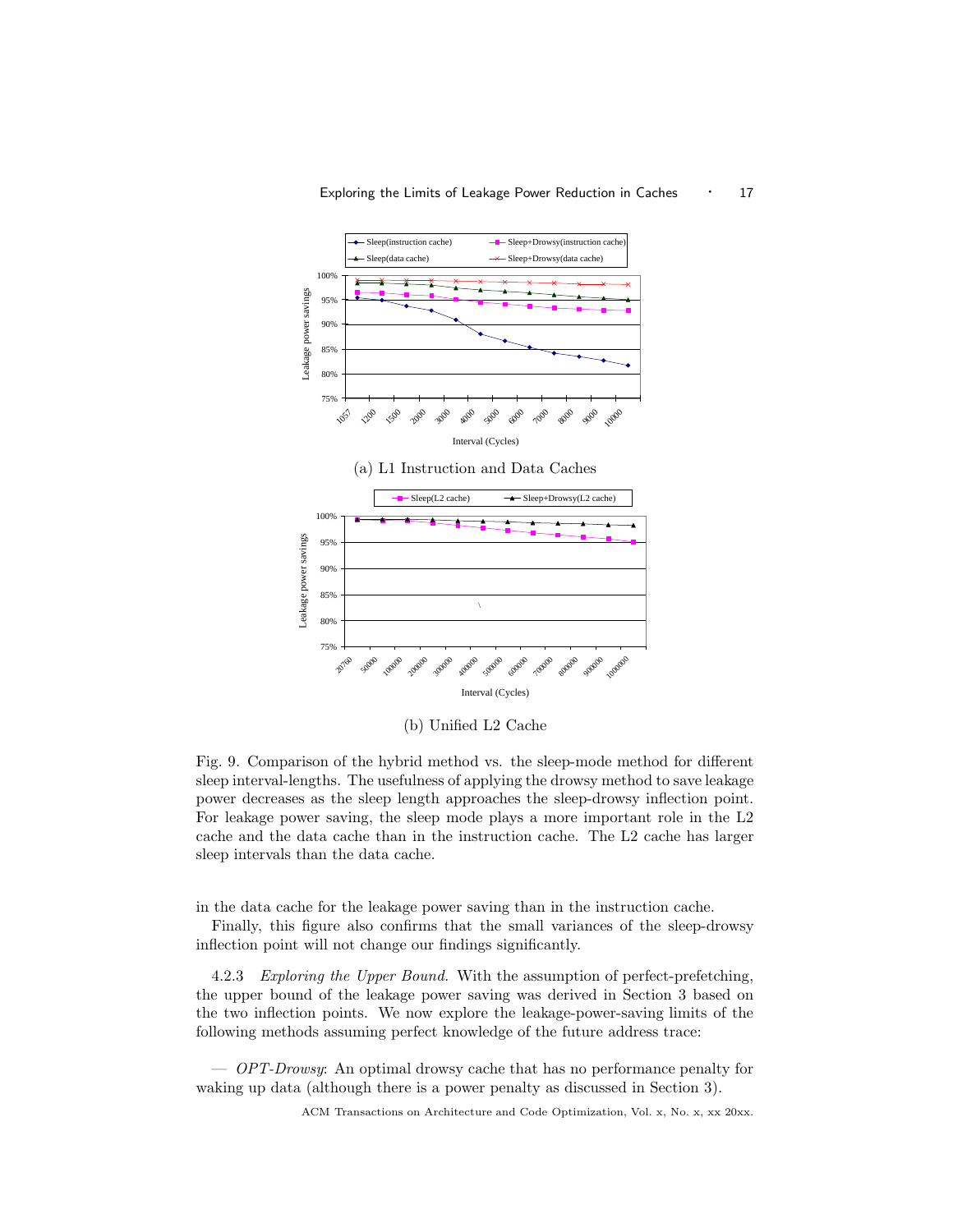

(b) Data Cache

Fig. 10. Comparisons of different leakage power saving schemes.

 $\overline{OPT\text{-}Sleep(10K)}$ : An optimal cache line sleeping technique that puts to sleep all intervals of a size greater than 10K with no performance penalty.

 $-$  Sleep(10k)<sup>2</sup>: Similar to the OPT-Sleep(10K) with the exception that instead of optimally turning off any cache line that has an interval larger than 10K, the line must now stay active for 10K and then may be optimally slept.

— *OPT-Hybrid*: The method that optimally combines drowsy and sleep modes based on the inflection points without any performance penalty.

For the convenience of discussing the implementation of each technique, we define an access interval of a cache line as  $T_i$ . OPT-Drowsy puts the line into the drowsy

 $2$ The sleep(10K) is similar to the cache-decay scheme in [Kaxiras et al. 2001], in which the decay interval was set to be 10K cycles, and the extra leakage power consumed by the counter per cache line was taken into account.

ACM Transactions on Architecture and Code Optimization, Vol. x, No. x, xx 20xx.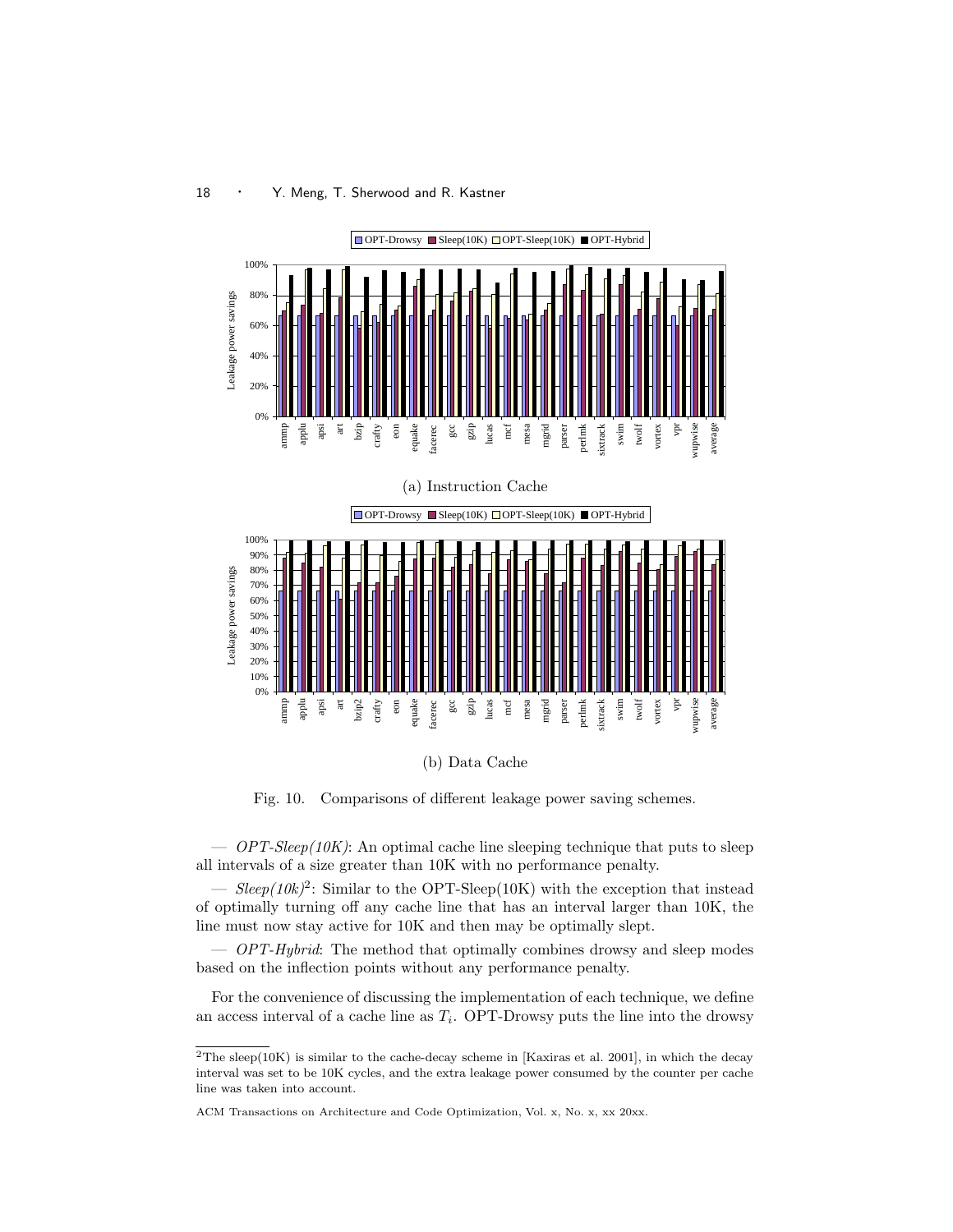mode during  $T_i$ , if  $T_i$  is greater than 6; while OPT-Sleep(10K) puts the cache line into the sleep mode during  $T_i$  if  $T_i$  is greater than 10K. We also studied Sleep(10K) to simulate the cache-decay scheme, whose decay interval is 10K. In this case, a cache line is put into the sleep mode for  $(T_i$ -10K) cycles if  $T_i$  is greater than 10K. The OPT-Hybrid is to put a cache line into the sleep mode during  $T_i$  if  $T_i$  is greater than 1057, and to put it into the drowsy mode if  $T_i$  falls into the range of (6, 1057). When  $T_i$  is less than 6, all the above methods keep the cache line active to insure fast access time. When a sleep mode applied, the dynamic power consumption due to an induced miss was removed from the total leakage power savings.

Figure 10 depicts the percent of leakage power in comparison with a cache with all its cache lines constantly active for each benchmark application. Figure  $10(a)$  shows that for the instruction cache, the limit of leakage power saving that OPT-Hybrid can achieve is  $96.4\%$ . It is  $26\%$  higher than Sleep(10K),  $16\%$  higher than OPT-Sleep(10K), and 30% higher than OPT-Drowsy. For the data cache (Figure 10(b)), the leakage power saving limit is  $99.1\%$ , which is  $15\%$  higher than the Sleep(10K), 12% higher than the OPT-Sleep(10K), and 33% higher than the OPT-Drowsy. The results indicate that while the initial Drowsy and Sleep techniques devised are quite effective, there is still far more potential left in these techniques. Indeed, the leakage power savings for the optimal case are so large that it is fair to say that leakage power would become an insignificant portion of the total overall power if these savings could be realized. All these savings could be realized with new policies for cache management. Of course realizing these optimal numbers requires perfect knowledge of the address trace and timing, which is not typically possessed by a management policy.

## 4.3 Limit Study for the Unified L2 Cache

In modern processors, a large number of the total on-chip transistors is consumed by caches, particularly L2 caches. Different from L1 caches that are optimized for performance, L2 caches are optimized for density and stability considering both yield and process parameter variation, and its memory-cell size is usually smaller than a L1 SRAM cell. The area overhead of implementing either drowsy or sleep technique in L2 caches is about 5-8%, and sleep mode may cause instability of L2 memory cells[Kim et al. 2004]. However, as machines and working-sets grow, the L2 caches are becoming increasingly performance critical, and integrated even closer to the processor (especially when a third level of hierarchy is added). In the future it is likely that L2 caches will be heavily accessed by multiple processors, and will be close enough to the logic that they may well be affected by heat dissipation problems. For example even today, the L2 cache covers 37% of the alpha 21364 chip area and contains 85% of the total devices [et al. 2002]. In addition, L2 caches have much larger miss penalty than L1 caches, because they have to go to main memory to fetch data when L2 misses happen. Thus, without careful attention to power, L2 caches may overwhelm the chip's power budget. In this section, we study the leakage reduction in L2 caches when both sleep and drowsy modes are employed.

For applications where the access frequency of L2 caches is small, using high-V th transistors in memory cells will significantly reduce leakage power. Yet, for applications with large code and data footprints, more levels of cache hierarchy will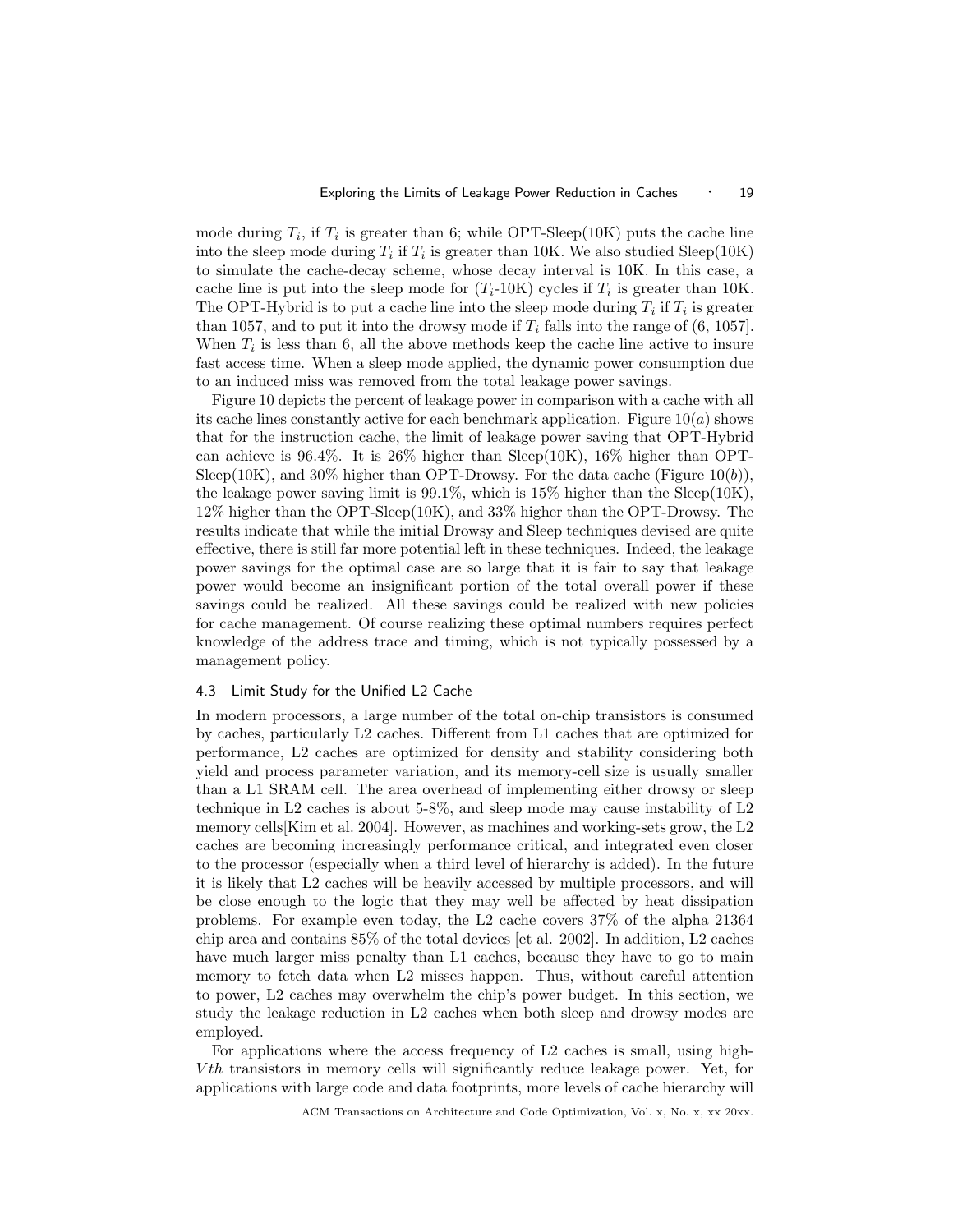

Fig. 11. Comparisons of different leakage power saving schemes for the direct-mapped L2 cache.

be needed to take advantage of locality, e.g. the Intel Madison processor [Madison ] has L2 caches which are frequently accessed. In those applications, solely applying high- $Vth$  transistors in memory cells will reduce leakage but may lead to significant performance impact, and dynamic management polices could be employed to trade off power and performance. In this work, we assume two level caches, while our optimal approach can be extended to study general multilevel caches. With the most advanced 70nm implementation technology, we calculated the optimal sleepdrowsy inflection point for the L2 cache as 20760 cycles, and the drowsy-active point as 6 cycles.

Figure  $9(c)$  shows the average leakage power savings of all the benchmarks. It demonstrates how well the hybrid of sleep and drowsy modes can perform versus sleep mode. From the figure, we can see that if we can perfectly predict the access intervals of the L2 cache, there will be little benefit from using drowsy mode for those cache lines that are more frequently accessed than 20760 cycles. Figure  $9(c)$ looks similar to Figure  $9(b)$ , however, they are different in scales. The L2 cache has much larger sleep-drowsy inflection point than the data cache(Figure  $9(b)$ ), since the miss penalty of the L2 cache is much larger than that of the on-chip data cache.

Figure 11 shows the comparison results of the four methods across all the benchmarks, OPT-Drowsy, OPT-Sleep(1M), Sleep(1M)<sup>3</sup>, and OPT-Hybrid. The figure shows that for the L2 cache, the limit of leakage power saving that OPT-Hybrid can achieve is 97.7%. It is  $21\%$  higher than Sleep(1M), 7.6% higher than OPT- $Sleep(1M)$ , and 31% higher than OPT-Drowsy, which indicates that there is still far more potential left in the existing techniques.

<sup>&</sup>lt;sup>3</sup>The sleep(1M) is similar to the cache-decay scheme in [Kaxiras et al. 2001], in which the decay interval was set to be 1M cycles, and the extra leakage power consumed by the counter per cache line was taken into account.

ACM Transactions on Architecture and Code Optimization, Vol. x, No. x, xx 20xx.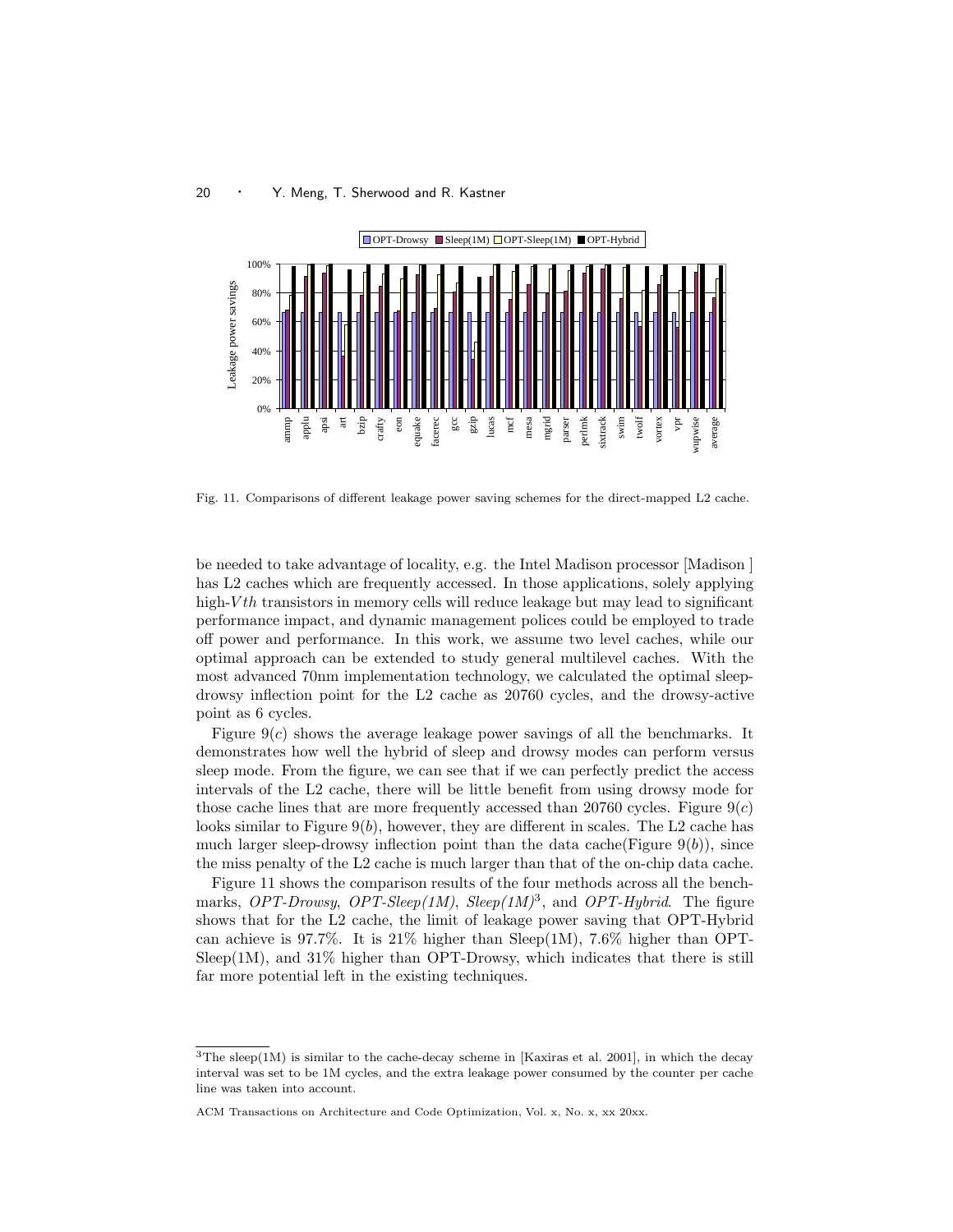|         | Technology        | 70nm   | 100nm  | 130nm  | 180nm  |
|---------|-------------------|--------|--------|--------|--------|
|         | Vdd(V)            | 0.9    | 1.0    | 1.5    | 2.0    |
|         | Vth (V)           | 0.1902 | 0.2607 | 0.3353 | 0.3979 |
| I-Cache | OPT-Drowsy (%)    | 66.4   | 66.6   | 66.6   | 66.7   |
|         | OPT-Sleep<br>(% ) | 95.2   | 85     | 80.6   | 61.5   |
|         | OPT-Hybrid (%)    | 96.4   | 93.7   | 91.3   | 67.1   |
| D-Cache | OPT-Drowsy (%)    | 66.1   | 66.6   | 66.7   | 66.7   |
|         | OPT-Sleep<br>(% ) | 98.4   | 96.9   | 95.3   | 63.2   |
|         | OPT-Hybrid (%)    | 99.1   | 98.1   | 97.3   | 67.3   |

Exploring the Limits of Leakage Power Reduction in Caches  $\cdot$  21

Table II. Optimal leakage saving percentages with technology scaling down.

### 4.4 Empirical Study with the Generalized Model

Also, we evaluate the generality of the proposed parameterized model from two perspectives, one with different implementation technologies and the other with different cache configurations.

4.4.1 Evaluating the Generality of the Parameterized Model with Different Implementation Technologies. To show the generality of the parameterized model, we also study the L1 instruction and data caches with 100nm, 130nm and 180nm processes. Table II summarizes the optimal leakage saving percentages we can possibly achieve by using OPT-Drowsy, OPT-Sleep, and OPT-Hybrid methods for each of these technologies. Instead of using OPT-Sleep(10K) on intervals that are greater than 10K cycles, we study OPT-Sleep to figure out what is the best leakage power saving we can achieve by aggressively turning off all intervals that are greater than the sleep-drowsy inflection point. The OPT-Drowsy and OPT-Hybrid methods are the same as before. The results in the table are the average results over all the benchmark applications.

The table illustrates that the leakage savings for both the instruction and the data caches of using OPT-Hybrid increase with the technology scaling down from 180nm to 70nm. The increment of the possible leakage savings is due to the decrement of the sleep-drowsy inflection point. Moreover, the table shows that for the 180nm technology implementation, the drowsy mode plays a more important role in saving leakage power than the sleep mode does; while for the others, the sleep mode plays a leader role. This can be also attributed to the large difference of the sleep-drowsy inflection points. Finally, the table also reveals that more leakage savings can be possibly achieved with the technology scaling down, which leaves us more space for further improvement on leakage power savings.

4.4.2 Evaluating the Generality of the Parameterized Model with Different Cache Configurations. To further evaluate the generality of the parameterized model on studying the limits of leakage power reduction, we also conducted experiments on L1 caches with different sizes, while the rest of the configurations remain the same. Specifically, we studied 8KB, 16KB, and 32KB 2-way set associative instruction and data caches with one-cycle latency. Figures 12 shows the on-average results of different L1 caches. The results demonstrate that as the L1 cache sizes grow larger, the percentage of the leakage power saving for each scheme (OPT-Drowsy,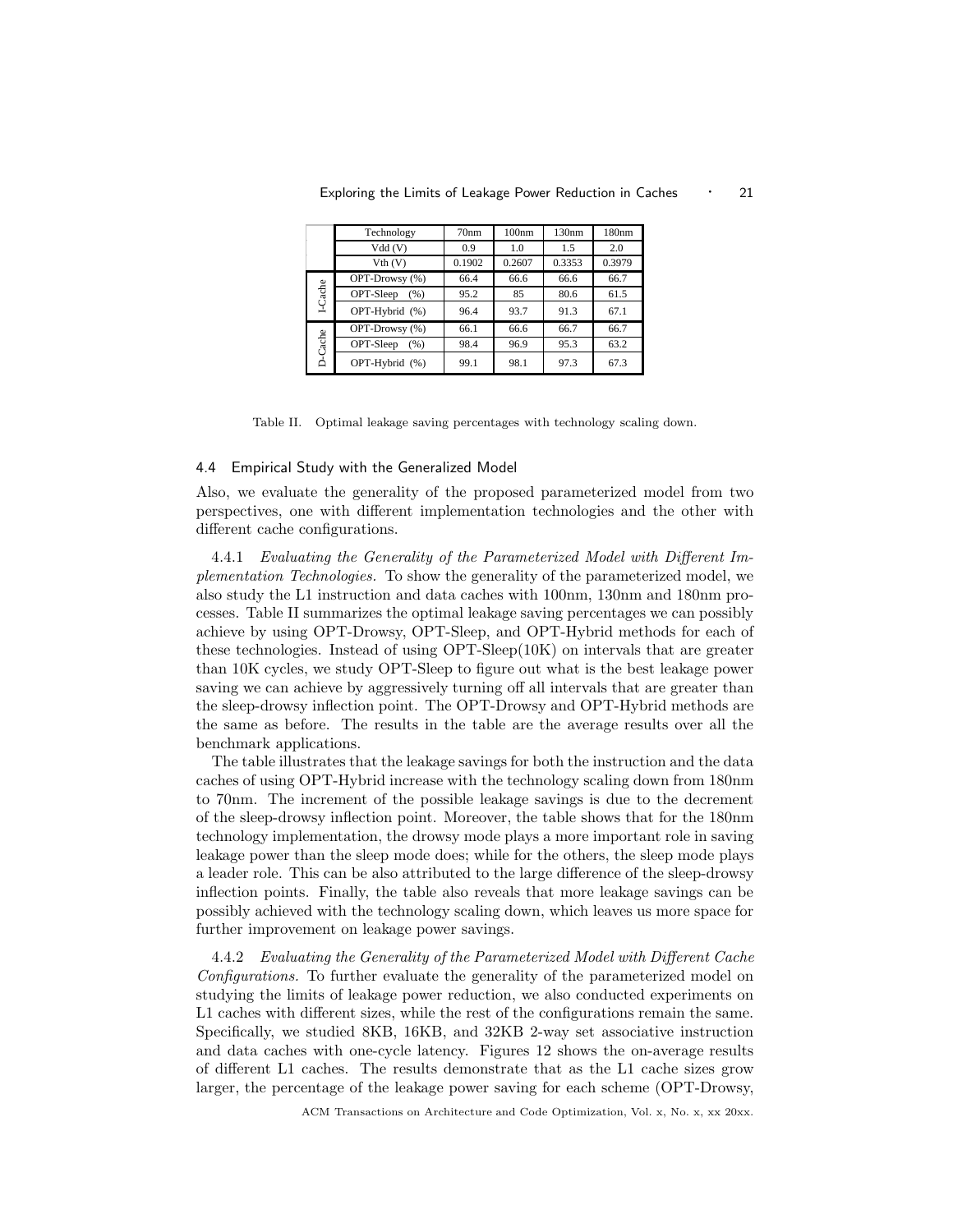



(b) L1 Data Cache

Fig. 12. Comparison of different leakage power saving schemes for L1 caches with different sizes.

Sleep(10K), OPT-Sleep(10K) and OPT-Hybrid) increases, and the drowsy mode plays a more important role for smaller caches than the sleep mode does. This is due to the fact that using smaller caches usually results in more frequent cache misses, which lead to many small intervals (less than 10K cycles) due to frequent replacements. Because of the existence of the small intervals, the drowsy mode shares a significant portion in reducing leakage power.

In addition to study the leakage problem with different L1 cache sizes, we also experimented with another configuration that has a different L2 cache configuration. This configuration includes a 32KB 2-way set associative instruction cache with a single-cycle hit latency, a 32KB 2-way set associative data cache with a two-cycle hit latency, and a unified 1M 2-way set associative L2 cache with five-cycle hit latency. The rest of the configuration, such as the main memory, replacement policy and implementation technology, are the same as the previous configurations.

Figure 13 shows the comparison results of the smaller L2 cache for different leakage power saving techniques. For the purpose of comparison with the previous cache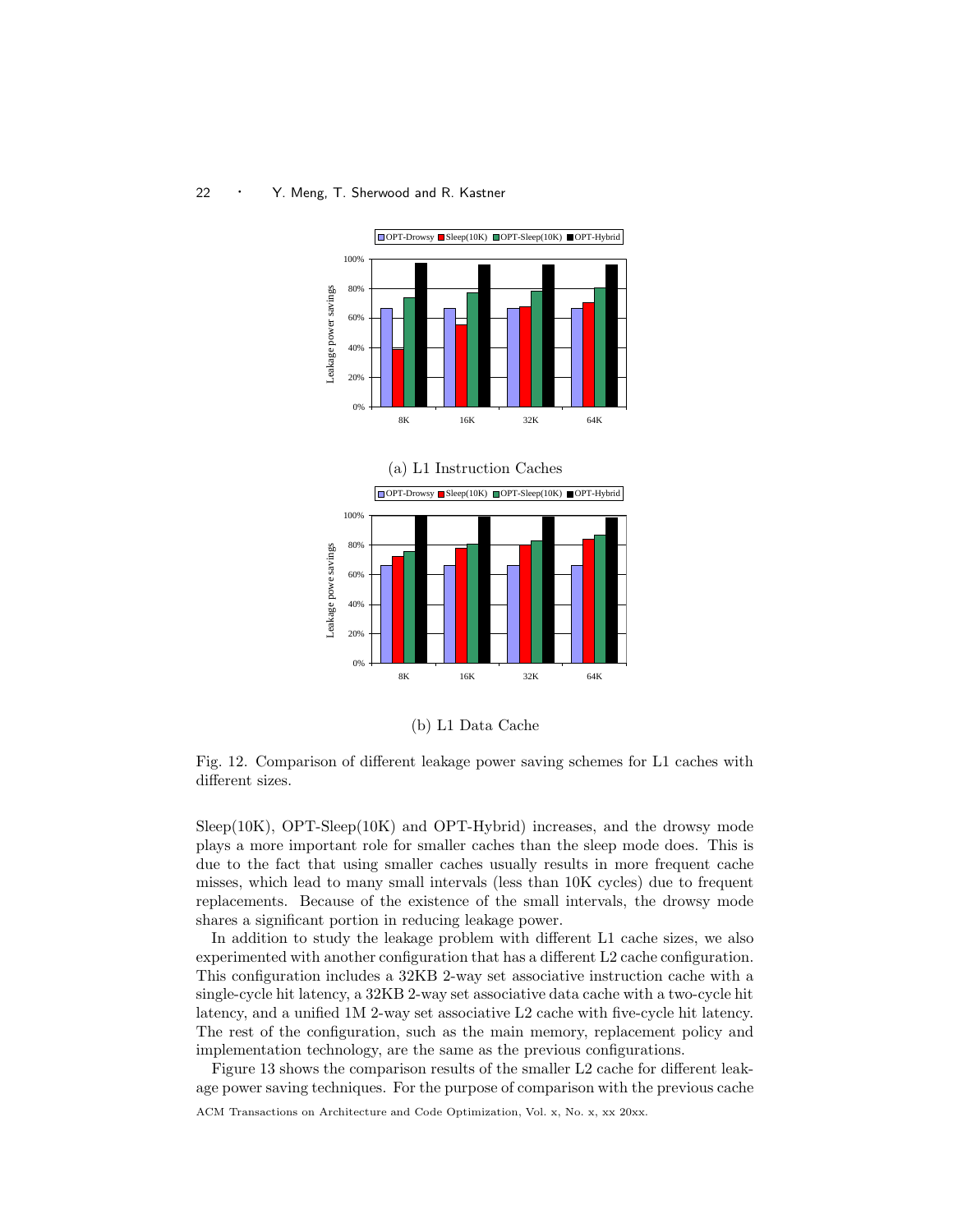

Fig. 13. Comparisons of different leakage power saving schemes for the new 2-way associative L2 cache.

configuration, the results here also include the results of all benchmarks and their average. Note that due to the different cache configurations, the baseline of the total leakage power consumption of the new configuration (Figure 13) is different from that of the previous configuration (Figure 10), even though the y-axis also indicates the percent of total leakage power of which all lines remain constantly active. In our experiments, we found that the total power averaged over all benchmarks for the previous configuration was twice that of the new configuration.

From Figure 10 and Figure 13, we can make three observations. First, for OPT-Drowsy,  $Sleep(1M)$  and OPT- $Sleep(1M)$ , there are still much room left for further exploring circuit and architectural techniques to achieve the maximal leakage power savings that OPT-Hybrid provides. Second, the percentages of leakage power savings for  $Sleep(1M)$  and OPT- $Sleep(1M)$  on the new L2 cache are smaller than those on the previous L2 cache. Third, the results of *ammp* and mcf clearly show that OPT-Drowsy achieves more leakage power savings than Sleep(1M) and OPT-Sleep(1M) with the new configuration, while OPT-Drowsy saves less leakage power than either  $Sleep(1M)$  or OPT-Sleep(1M). The explanation for the above observations is that the new cache configuration has smaller L1 caches than the previous configuration, which will generally result in a larger number of accesses to the L2 cache and smaller access intervals for the L2 cache lines. Since most of the power savings are from the long intervals, the new cache configuration consequently only achieves less power savings than the previous configuration. This confirms that the parameterized model can be generalized to provide limits of leakage power reduction for different cache configurations.

We would also like to mention that we had an initial exploration [Meng et al. 2005] of using a form of prefetching, such as next-line and stride-based techniques, to approximate the optimal. The goal of prefetching is to accurately predict future access patterns so that they can optimistically fetched from memory before their use. We propose that prefetching can optimistically re-fetch data that has been either turned off for sleep mode or put into a drowsy state. In our trial study, we delivered the information of what is the best those employed prefetching techniques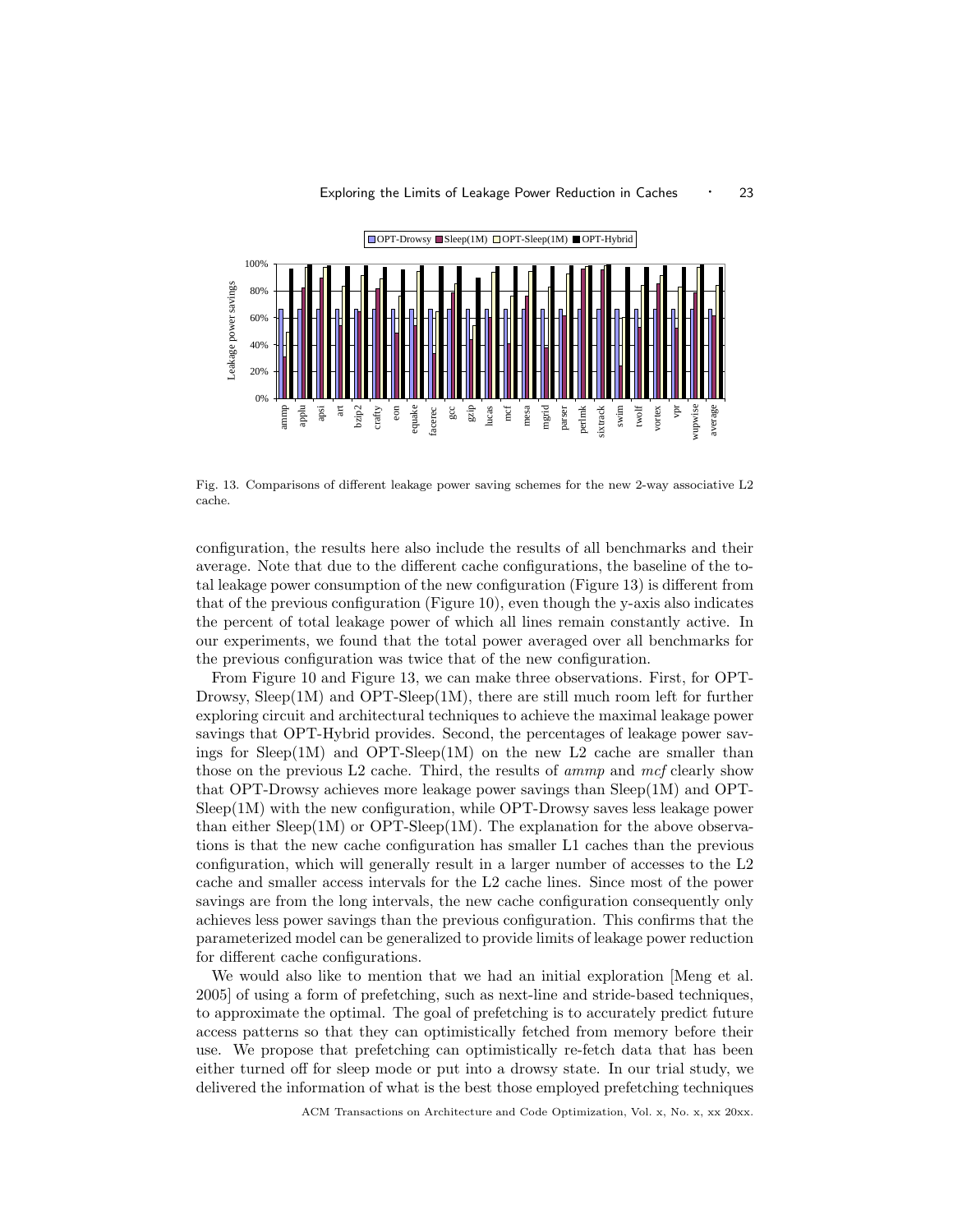can help us to approach the optimal, and we thus did not take into consideration the overhead of prefetching. Our evaluation of the potential usefulness of next-line and stride-based prefetching toward reducing leakage power on the L1 instruction and data caches shows that if prefetching can be used to guide sleep mode and drowsy mode is used the other times then the leakage power dissipation will be within a factor of 2.5 from the optimal.

## 5. CONCLUSIONS

Leakage power dissipation is quickly becoming a major concern in designing high performance processors. In this paper we explore the limits to which known circuit level techniques can be combined and employed to save cache leakage power using new management methods and protocols. In addition, we developed a parameterized model to determine the optimal leakage savings while the implementation technology changes over time. We find that it is possible with perfect knowledge of the future address trace to reduce the amount of power dissipated by the instruction cache down by a factor of 5.3 from known techniques (2 for the data cache, and 10 for the unified L2 cache). At this level, the leakage power of the cache would become a less serious problem. Through the evaluation of generality of the parameterized model, we found the model is robustly applicable to different caches, which will provide helpful guidance for further researches in cache-level leakage power reduction.

#### ACKNOWLEDGMENTS

The authors would like to thank reviewers for their valuable feedback on the manuscript.

## **REFERENCES**

- Agarwal, A., Li, H., and Roy, K. 2002. Drg-cache: a data retention gated-ground cache for low power. In Proceedings of Design Automation Conference (DAC 2002).
- Amrutur, B. S. and Horowitz, M. A. 2001. Fast low-power decoders for rams. IEEE Journal of Solid-State Circuits 36, 10, 1506–1515.
- Azizi, N., Najm, F. N., AND Moshovos, A. 2003. Low-leakage asymmetric-cell sram. IEEE Transactions on Very Large Scale Integration Systems 11, 4 (Aug.).
- Bai, R., Kim, N. S., Mudge, T., and Sylvester, D. 2005. Power-performance trade-offs in nanometer-scale multi-level caches considering total leakage. In Proceedings of Design, Automation and Test in Europe (DATE 2005).
- BELADY, L. 1966. A study of replacement of algorithms for a virtual storage computer. IBM Systems Journal 5, 2, 78–101.
- Desikan, R., Burger, D., Keckler, S. W., and Austin, T. M. 2001. Sim-alpha: a validated execution driven alpha 21264 simulator. Tech. Rep. TR-01-23, Department of Computer Sciences, University of Texas at Austin.
- electronics, S. 2002. Ddr2sdram datasheet mr16r1622.
- et al., J. G. 2002. Power and cad considerations for the 1.75mbyte, 1.2ghz l2 cache on the alpha 21364 cpu. In Proceedings of GLSVLSI'02. New York, NY.
- Flautner, K., Kim, N., Martin, S., Blaauw, D., and Mudge, T. 2002. Drowsy caches: simple techniques for reducting leakage power. In Proceedings of International Symposium on Computer Architecture (ISCA 2002). Anchorage, AK.
- Hanson, H., Agarwal, Hrishikesh, M., Keckler, S., and Burger, D. 2001. Static energy reduction techniques for microprocessor caches.

ACM Transactions on Architecture and Code Optimization, Vol. x, No. x, xx 20xx.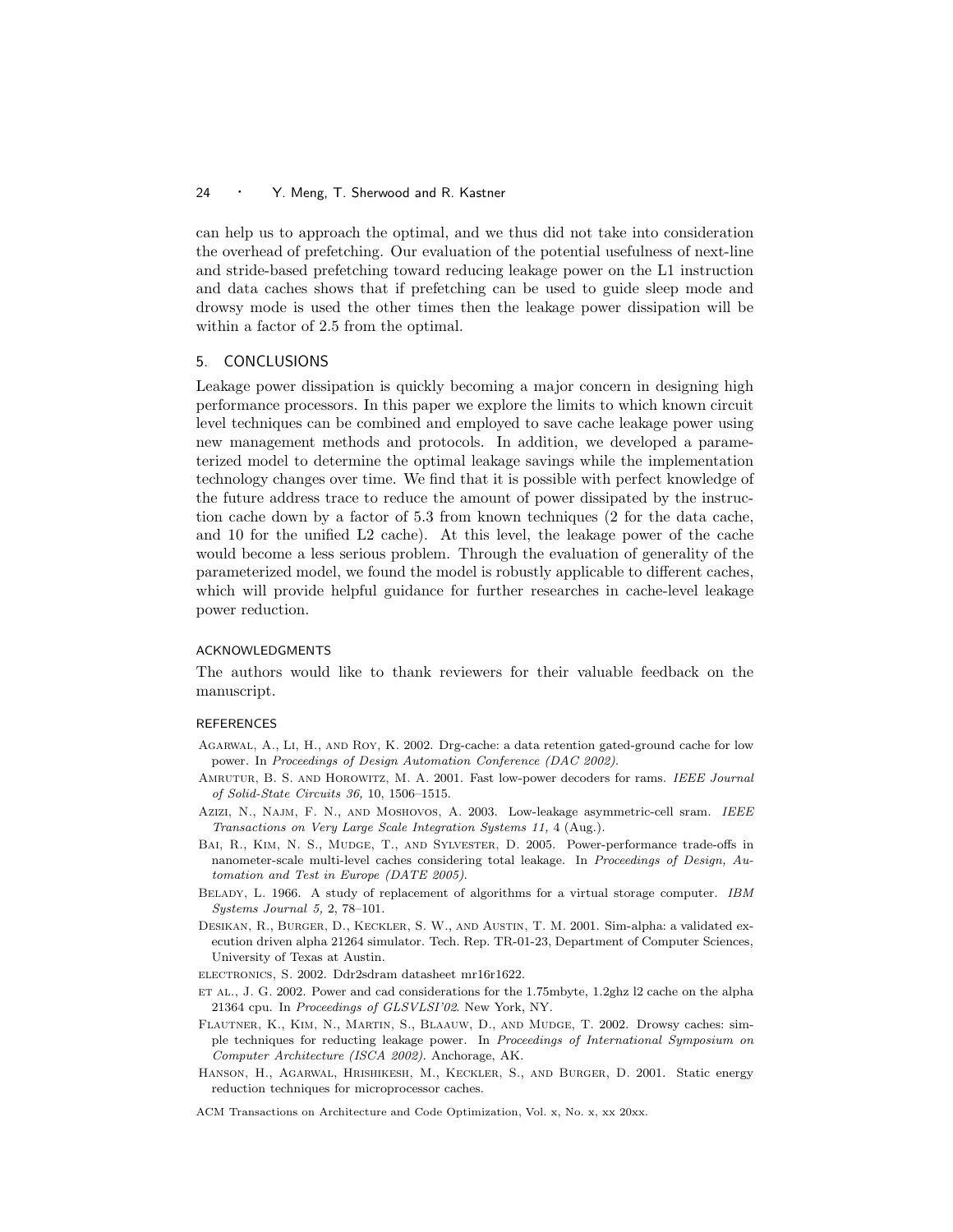- Heo, S., Barr, K., Hampton, M., and Asanovic, K. 2002. Dynamic fine-grain leakage reduction using leakage-biased bitlines. In Proceedings of International Symposium on Computer Architecture (ISCA 2002). Anchorage, Alaska.
- H.Kim and Roy, K. 2002. Dynamic vt sram's for low leakage. In Proceedings of ACM International Symposium on Low Power Design (ISLPED 2002).
- Hu, J. S., Nadgir, A., Vijaykrishnan, N., Irwin, M. J., and Kandemir, M. 2003. Exploiting program hotspots and code sequentiality for instruction cache leakage management. In Proceedings of International Symposium on Low Power Electronics and Design (ISLPED 2003). Seoul, Korea.
- Hu, Z., Kaxiras, S., and Martonosi, M. 2002. Let caches decay: Reducing leakage energy via exploitation of cache generational behavior. ACM Transaction on Computer Systems.
- ITRS. International technology roadmap for semiconductors. http://public.itrs.net.
- Kaxiras, S., Hu, Z., and Martonosi, M. 2001. Cache decay: exploiting generational behavior to reduce cache leakage power. In International Symposium on Computer Architecture (ISCA 2001). Gőteborg, Sweden.
- Kessler, R. 1999. The alpha 21264 microprocessor'. In Proceedings of IEEE Micro. 24–36.
- Kim, N., Flautner, K., Blaauw, D., and Mudge, T. 2002. Drowsy instruction cache: leakage power reduction using dynamic voltage scaling and cache sub-bank prediction. In ACM/IEEE International Symposium on Microarchitecture (MICRO 2002). Istanbul, Turkey.
- Kim, N., Flautner, K., Blaauw, D., and Mudge, T. 2004. Circuit and microarchitectural techniques for reducing cache leakage power. IEEE Transaction on Very Large Scale Integration Systems 12, 2 (Feb.), 167–184.
- Kim, N. and Mudge, T. 2004. Single vdd and single vt super-drowsy techniques for low-leakage high-performance instruction caches. In Proceedings of International Symposium on Low Power Electronics and Design(ISLPED 2004). Newport Beach, CA.
- Kim, N. S., Austin, T., Blaauw, D., Mudge, T., Flautner, K., Hu, J., Irwin, M., Kandemi, M., and Vijaykrishnan, N. 2003. Leakage current: Moore's law meets static power. Computer 36, 12 (Dec.).
- Lee, D., Blaauw, D., and Sylvester, D. 2004. Gate oxide leakage current analysis and reduction for vlsi circuits. IEEE Transactions on Very Large Scale Integration Systems 12, 2 (Feb.).
- Li, L., Kadayif, I., Tsai, Y., Vijaykrishnan, N., Kandemir, M., Irwin, M. J., and Sivasubramaniam, A. 2003. Managing leakage energy in cache hierarchies. Journal of Instruction-level Parallelism 5.
- Li, Y., Parikh, D., Zhang, Y., Sankaranarayanan, K., Skadron, K., and Stan, M. 2004. State-preserving vs. non-state-preserving leakage control in caches. In Proceedings of the 2004 Design, Automation and Test in Europe Conference(DATE 2004).
- Liu, D. and Svensson, C. 1993. Trading speed for low power by choice of supply and threshold voltages. IEEE Journal of Solid State Circuits 28, 1 (Jan.).
- LIU, J. AND CHOU, P. 2004. Optimizing mode transition sequences in idle intervals for componentlevel and system-level energy minimization. San Jose, CA.
- Madison. Intel madison processor. http://www.intel.com.
- Meng, Y., Sherwood, T., and Kastner, R. 2005. On the limits of leakage power reduction in caches. In Proceedings of International Symposium on High-Performance Computer Architecture(HPCA-11). San Francisco, CA.
- Powell, M., Yang, S., Falsafi, B., Roy, K., and Vijaykumar, T. N. 2001. Reducing leakage in a high-performance deep-submicron instruction cache. IEEE Transactions on Very Large Scale Integration Systems 9, 1 (Feb.).
- Rabaey, J., Chandrakasan, A., and Nikolic, B. 2002. Digital Integrated Circuits A Design Perspective(2nd Edition). Prentice-Hall.
- SANKARANARAYANAN, K. AND SKADRON, K. 2004. Profile-based adaptation for cache decay. ACM Transactions on Architecture and Code Optimization 1, 3 (Sep.).
- SHERWOOD, T., PERELMAN, E., HAMERLY, G., AND CALDER, B. 2002. Automatically characterizing large scale program behavior. In Proceedings of International Conference on Architectural Support for Programming Languages and Operating Systems (ASPLOS 2002). San Jose, CA.